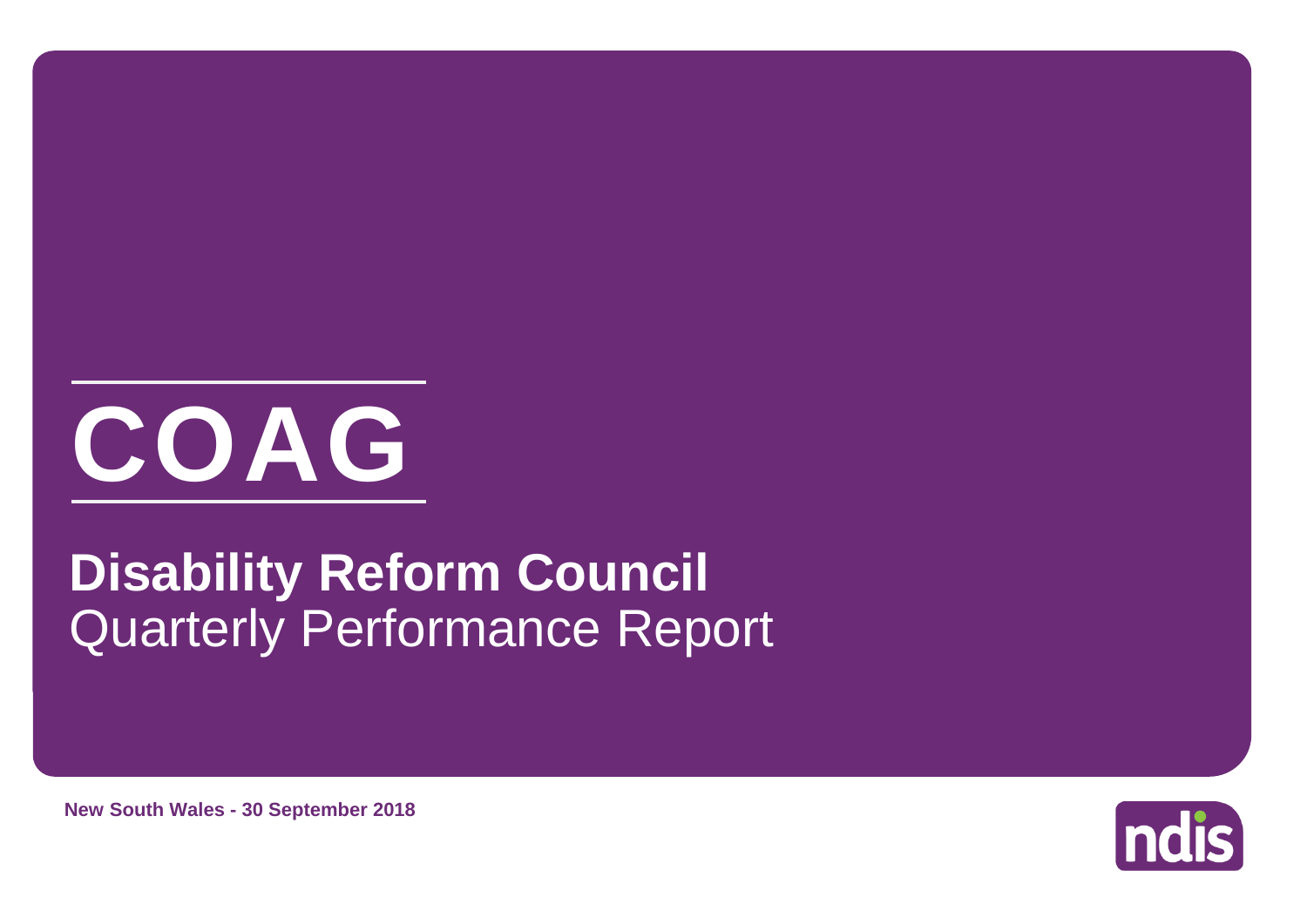

#### **Overview**

a s

**This report is the ninth quarterly report during the NDIS Transition period, which commenced on 1 July 2016.**

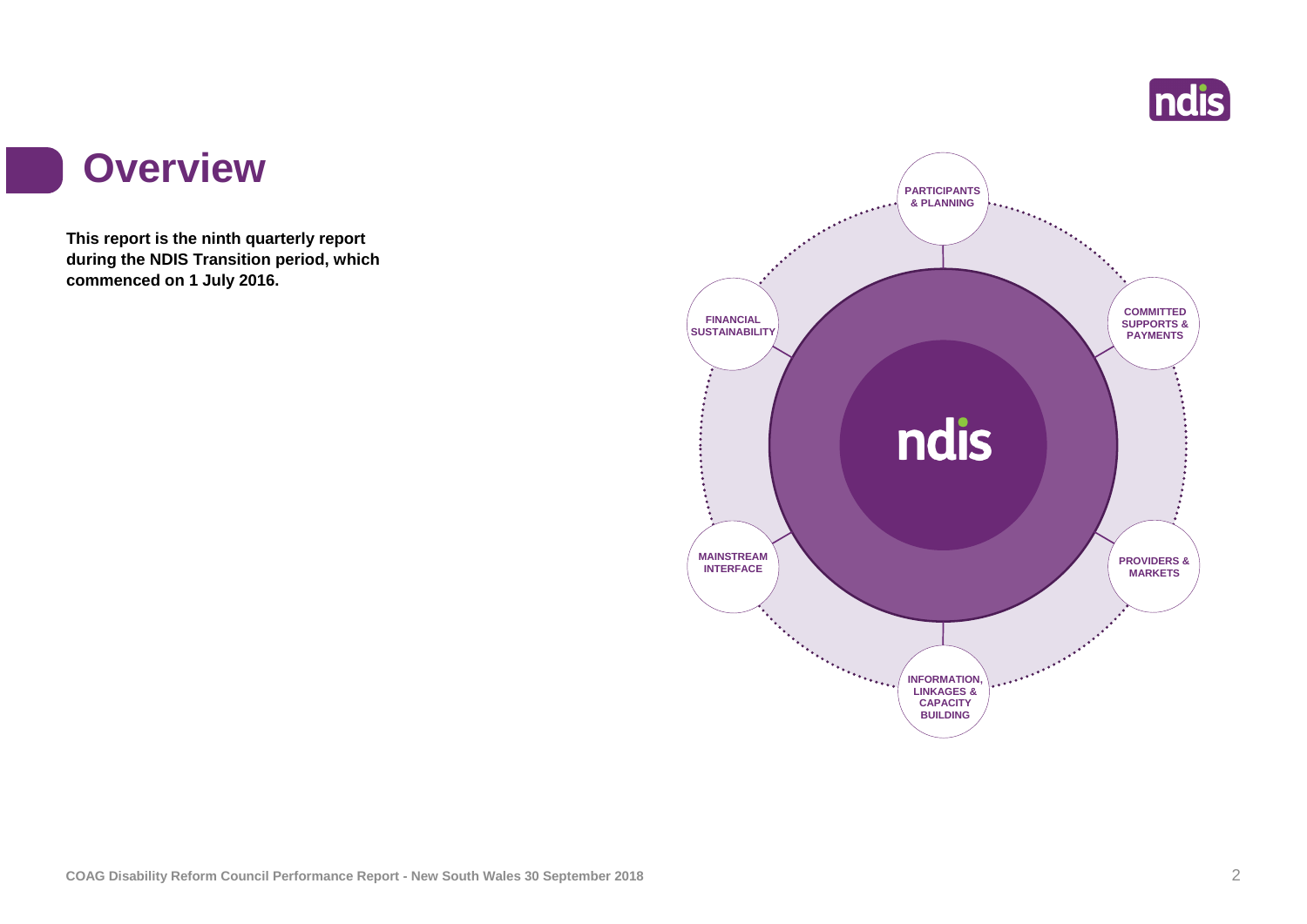

### **Summary**

| <b>Participants and Planning</b>                                                                                                                                                                                                                                                                                                                                                                                                                                                                                                                                            | <b>Committed Supports</b><br>and Payments                                                                                                                                                                                                                                                                                                                                                                                                                                                                                                                                                                                                                                                                                                                                                                                                               | <b>Providers and</b><br><b>Markets</b>                                                                                                                                                                                                                                                                                                                                                                                                                                                                                                                                                                                                            | <b>Mainstream</b><br><b>Interface</b>                                                                 |
|-----------------------------------------------------------------------------------------------------------------------------------------------------------------------------------------------------------------------------------------------------------------------------------------------------------------------------------------------------------------------------------------------------------------------------------------------------------------------------------------------------------------------------------------------------------------------------|---------------------------------------------------------------------------------------------------------------------------------------------------------------------------------------------------------------------------------------------------------------------------------------------------------------------------------------------------------------------------------------------------------------------------------------------------------------------------------------------------------------------------------------------------------------------------------------------------------------------------------------------------------------------------------------------------------------------------------------------------------------------------------------------------------------------------------------------------------|---------------------------------------------------------------------------------------------------------------------------------------------------------------------------------------------------------------------------------------------------------------------------------------------------------------------------------------------------------------------------------------------------------------------------------------------------------------------------------------------------------------------------------------------------------------------------------------------------------------------------------------------------|-------------------------------------------------------------------------------------------------------|
| 5,132 additional participants with<br>plans this quarter.<br>As at 30 September 2018, plans<br>approved and ECEI referrals<br>represent:<br>• 75% of bilateral estimate met<br>since the commencement of<br>transition (1 July 2016 - 30<br>September 2018)<br>• 75% of scheme to date bilateral<br>estimate met<br>(1 July 2013 - 30 September 2018)<br><b>Participant satisfaction has</b><br>continued to improve with 92% of<br>participants surveyed in the quarter<br>rating their satisfaction with the<br>Agency's planning process as<br>either good or very good. | \$5.5 billion has been paid to<br>providers and participants:<br>• \$37.4m in 2013-14,<br>$\cdot$ \$141.3m in 2014-15,<br>$\cdot$ \$257.4m in 2015-16,<br>$\cdot$ \$1,210.3m in 2016-17,<br>$\cdot$ \$3,032.8m in 2017-18,<br>• \$807.2m in 2018-19 to date.<br>Overall.<br>• 74% of committed supports<br>were utilised in 2013-14,<br>• 77% in 2014-15,<br>• 74% in 2015-16,<br>• 68% in 2016-17,<br>• 70% in 2017-18.<br>The 2017-18 and 2018-19<br>experience is still emerging.<br>Lower utilisation in 2016-17<br>and 2017-18 is predominantly<br>driven by the large number of<br>participants who received<br>their first plan in these years.<br>Participants utilise less of<br>their first plan compared with<br>their second and subsequent<br>plans, as it takes time to<br>familiarise with the NDIS and<br>decide which supports to use. | The new NDIS Quality and<br><b>Safequards Commission</b><br>(NQSC) has been established<br>to regulate providers in NSW<br>and SA from 1 July 2018.<br>The NQSC uses a 'National<br>approach' to approve<br>providers and thus, when a<br>provider that has been<br>approved in NSW or SA is<br>verified by the NQSC, it<br>automatically becomes an<br>approved provider in both<br>states.<br>There were 8,760 approved<br>providers as at 30 September<br>2018, a 3% increase for the<br>quarter.<br>56% of approved providers<br>were active in New South<br>Wales at 30 September 2018,<br>and 44% were yet to have<br>evidence of activity. | 90% of active<br>participants with a plan<br>approved in 2018-19 Q1<br>access mainstream<br>services. |
|                                                                                                                                                                                                                                                                                                                                                                                                                                                                                                                                                                             |                                                                                                                                                                                                                                                                                                                                                                                                                                                                                                                                                                                                                                                                                                                                                                                                                                                         |                                                                                                                                                                                                                                                                                                                                                                                                                                                                                                                                                                                                                                                   |                                                                                                       |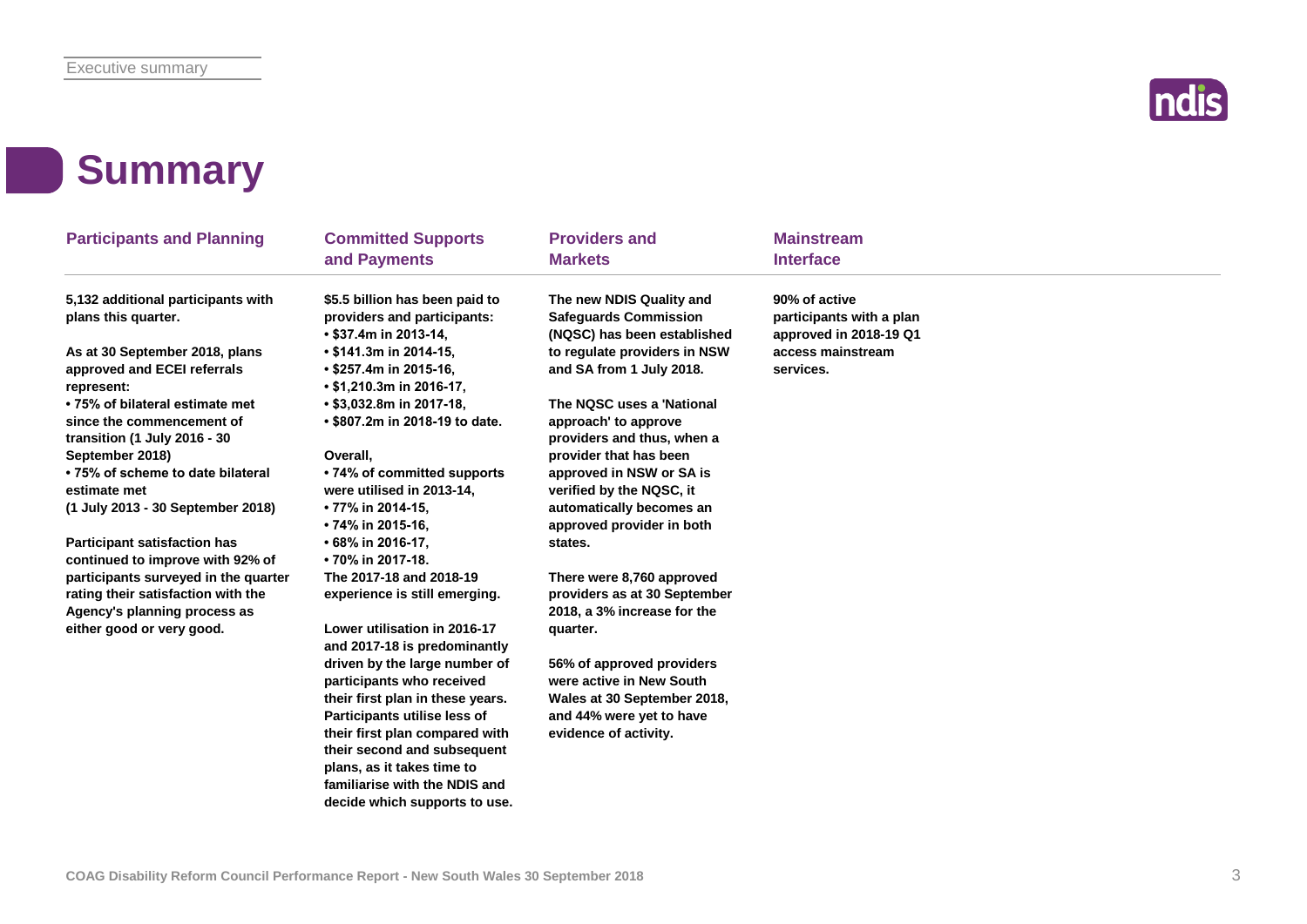## **Participants and Planning**

The NDIS in New South Wales continues to grow with 5,132 additional participants with approved plans this quarter.



**New South Wales - 30 September 2018**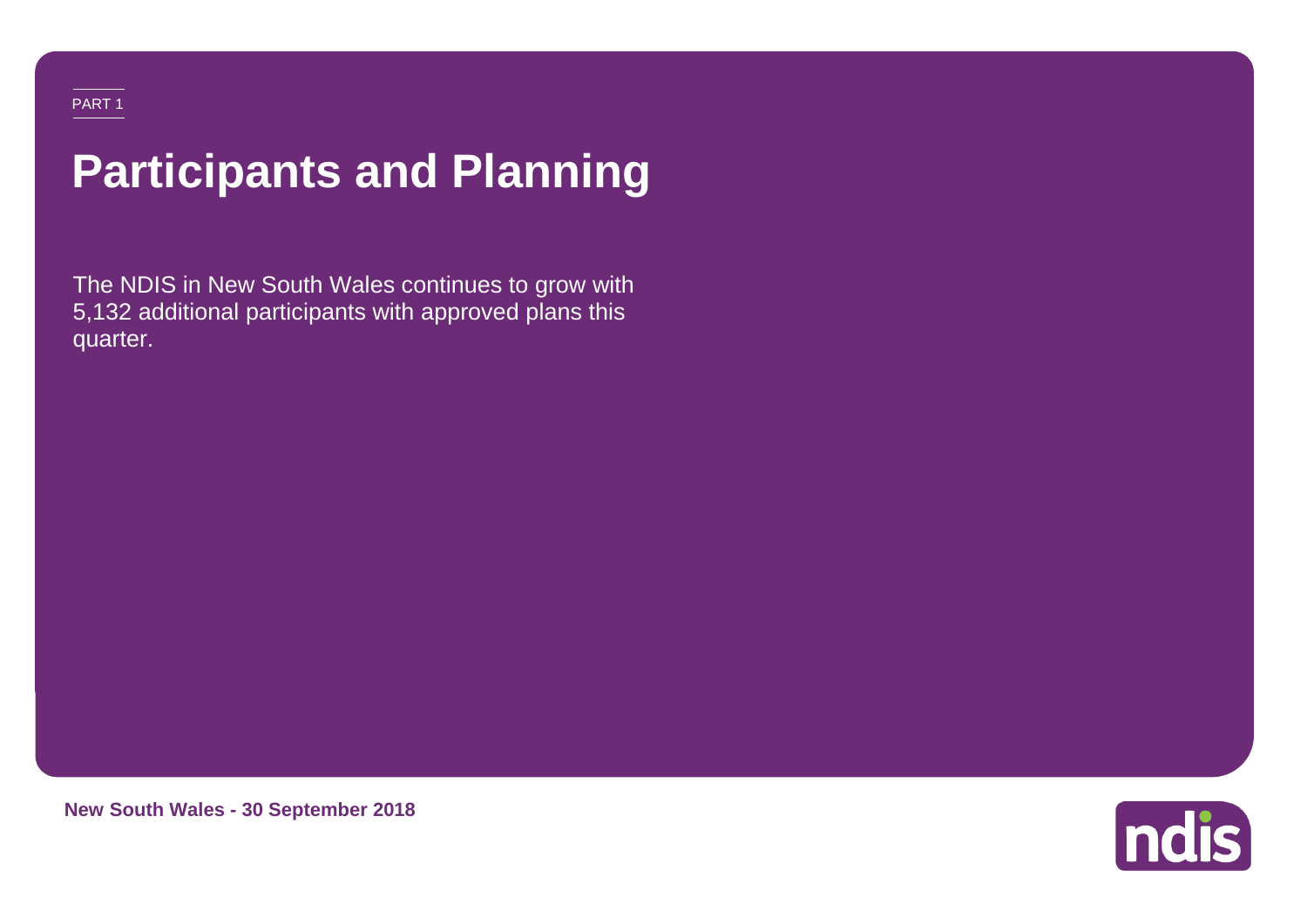

### **Summary**

**The NDIS is fully operational and available in all areas of New South Wales.**

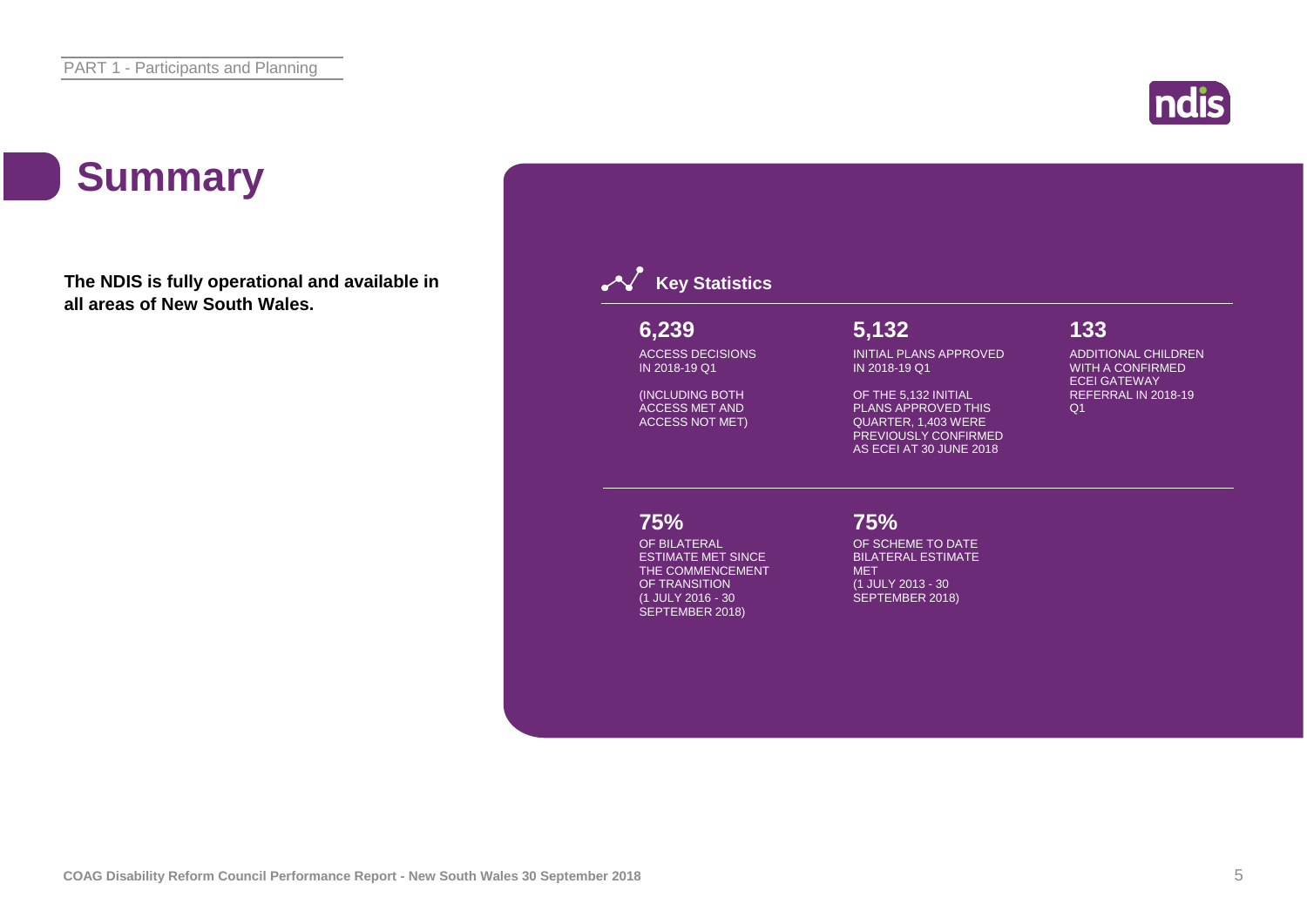

## **Quarterly Intake**

#### **2018-19 Q1**

**Of the 3,638 participants deemed 'eligible' this quarter 79% were 'New' participants (i.e. had not transitioned from an existing State/Territory or Commonwealth program).**

**Of the 5,132 plan approvals this quarter, 66% were 'New' participants (i.e. had not transitioned from an existing State/Territory or Commonwealth program), 70% entered with a permanent disability and 1,403 were previously confirmed as ECEI at 2017-18 Q4.**



\*Note: The number of participants confirmed as ECEI in 2018-19 Q1 has decreased as a result of changes in data capture. This is a temporary decrease only.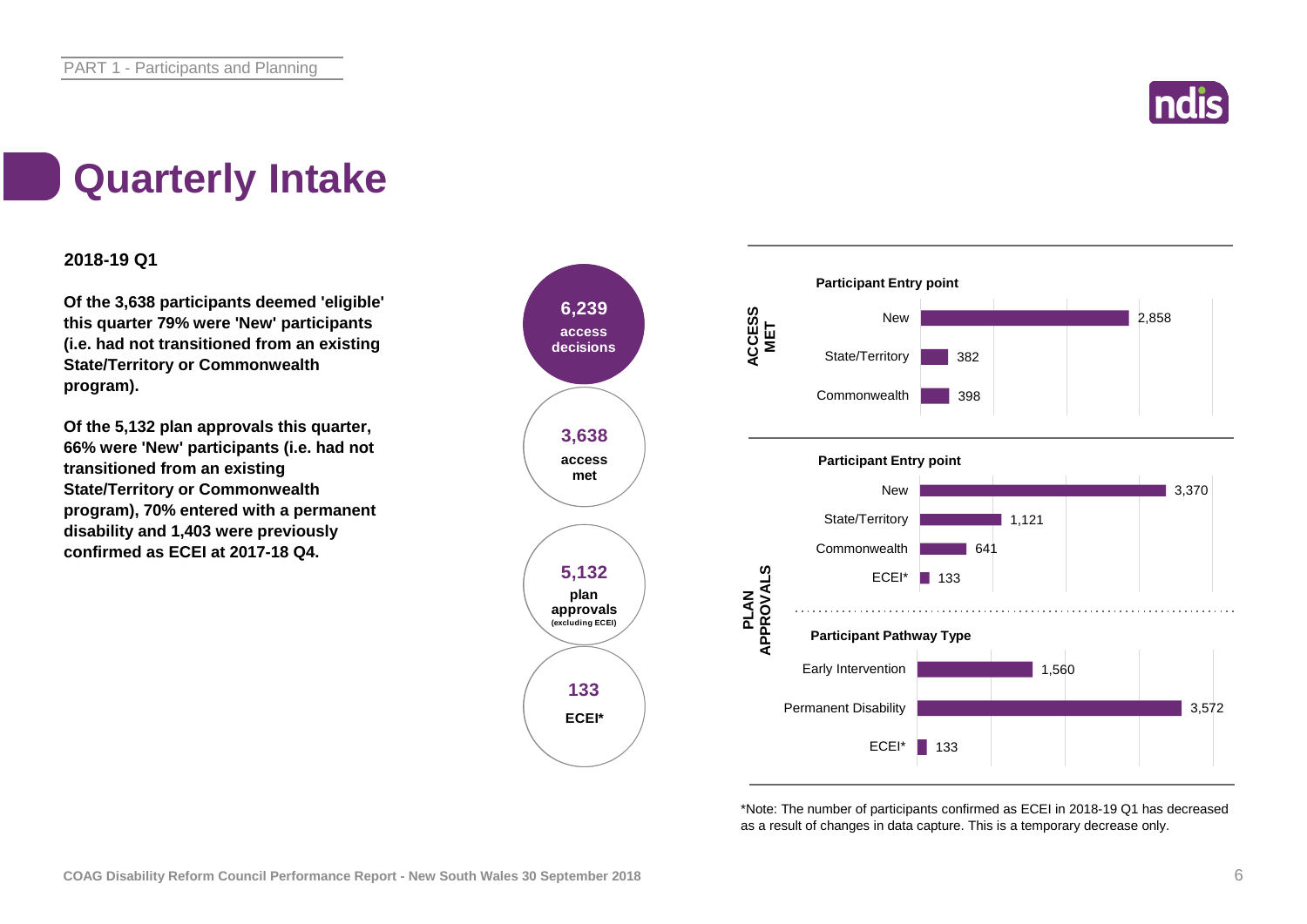

### **Quarterly Intake Detail**

**Plan approval numbers have increased from 86,035 at the end of 2017-18 Q4 to 91,167 by the end of 2018-19 Q1, an increase of 5,132 approvals.**

**As at 30 September 2018 there were 1,032 children with a confirmed ECEI referral bringing the total number to 92,199. Overall, 1,842 participants with approved plans have exited the Scheme.**

**Of the 1,032 children with a confirmed ECEI referral as at 30 September 2018, 899 were previously confirmed as ECEI at 30 June 2018 and an additional 133 entered the gateway this quarter. The number of participants confirmed as ECEI in 2018-19 Q1 has decreased as a result of changes in data capture. This is a temporary decrease only.**





In the quarter of 2018-19 Q1 there were 19,161 plan reviews. This figure relates to all participants who have entered the scheme.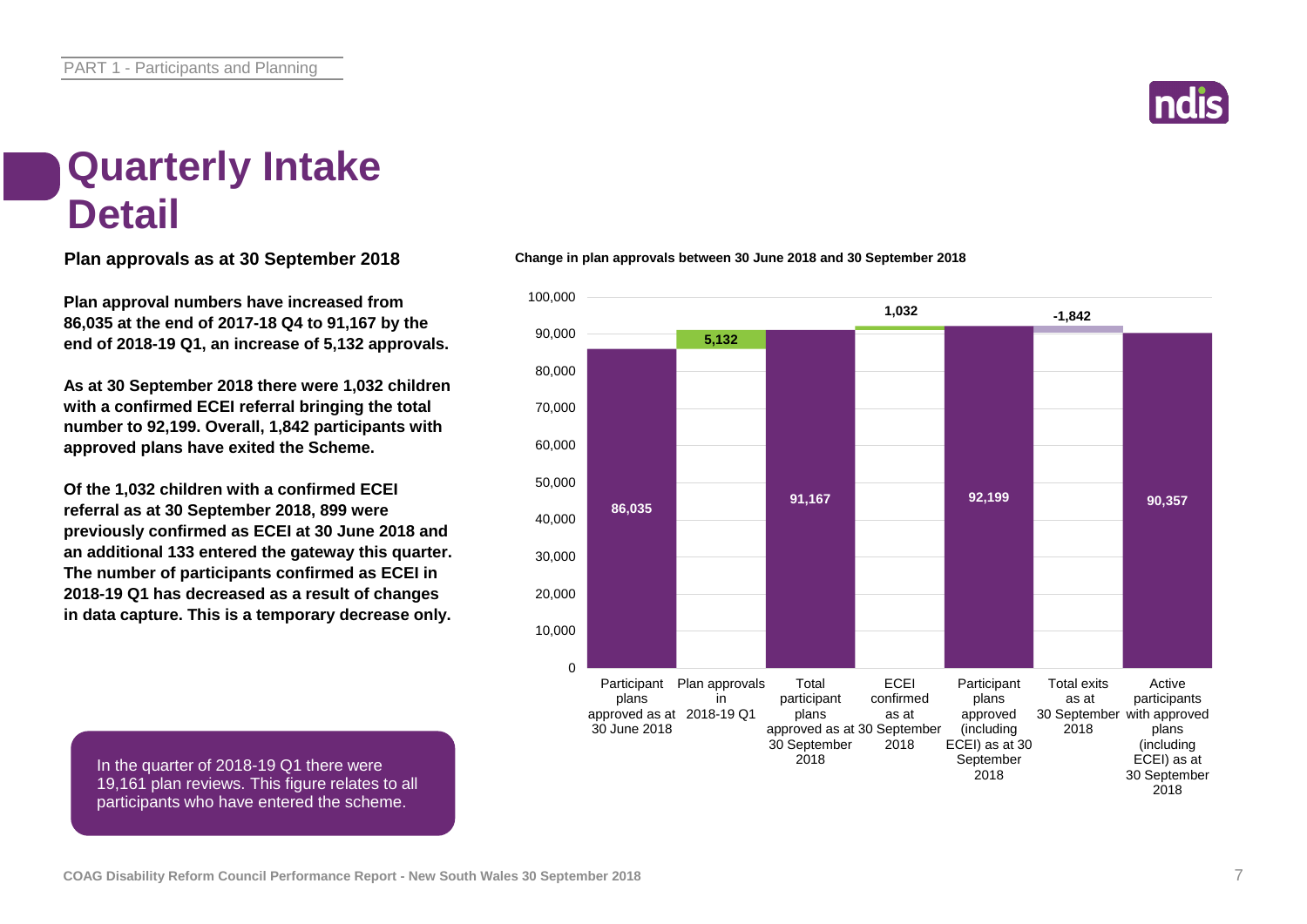

### **Cumulative Position**

**Plan approvals as at 30 Sep 2018**

**As at the end of 30 September 2018, the cumulative total number of participants receiving support was 92,199 (including 1,032 children supported through the ECEI gateway). Of these, 53,422 transitioned from an existing State/Territory program and 10,295 transitioned from an existing Commonwealth program.**

**Overall, since 1 July 2013, there have been 117,854 people with access decisions.**

Cumulative position reporting is inclusive of trial participants for the reported period and represents participants who have or have had an approved plan.

#### **Cumulative plan approvals compared with bilateral estimate**



#### **75%**

of bilateral estimate met since the commencement of transition (1 July 2016 - 30 September 2018)

#### **75%**

of scheme to date bilateral estimate met (1 July 2013 - 30 September 2018)

#### **91,167**

plan approvals to date; 92,199 including ECEI confirmed

#### **Plan approvals by participant referral pathway**

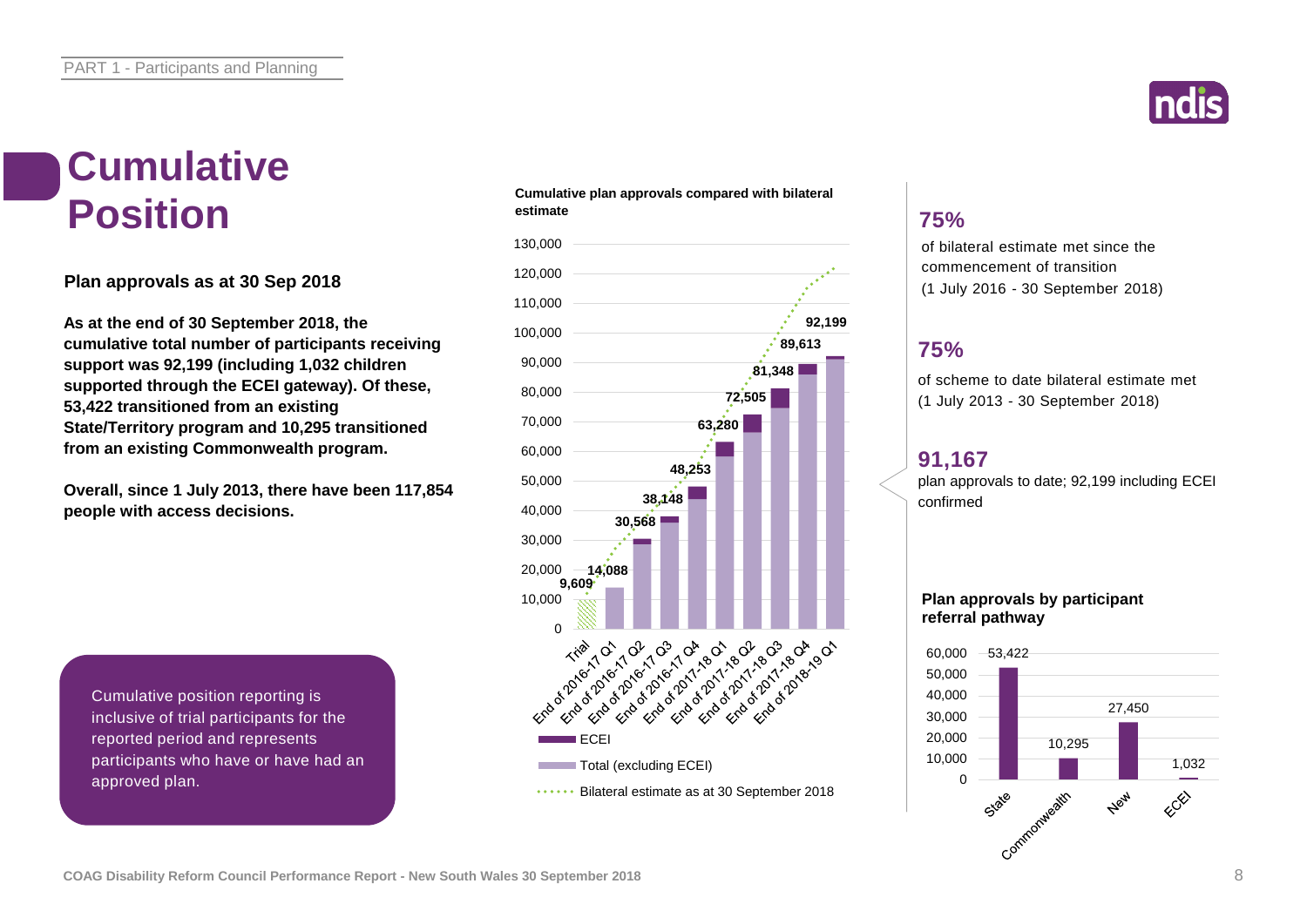

### **Participant Profiles by Age Group**

**Demographic profile of active participants with a plan approved in 2018-19 Q1, compared with plan approvals as at 30 June 2018, by age group.**

**Around 35% of participants entering in this quarter are aged 0 to 6 years. This compares with 11% in prior quarters.**

**This is driven by a relatively high proportion of 'new' participants entering this quarter compared to prior quarters.**

#### **Active participants with a plan approved in 2018-19 Q1 by age group**



#### **% of active participants with a plan approved by age group**



■% of active participants with a plan approved in prior quarters

■% of active participants with a plan approved in 2018-19 Q1

Note: The age eligibility requirements for the NDIS are based on the age as at the access request date. Participants with their initial plan approved aged 65+ have turned 65 since their access request was received.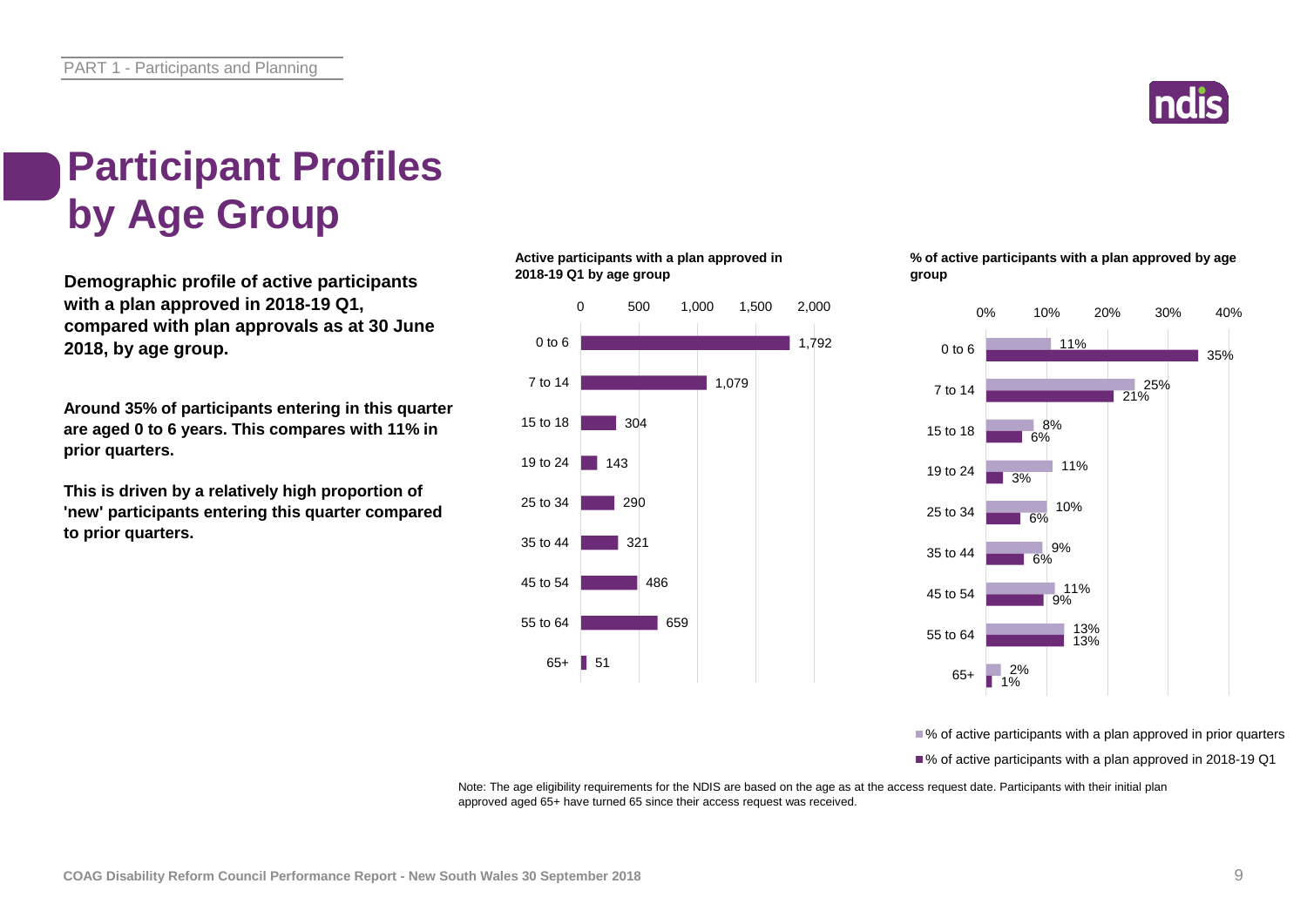

### **Participant Profiles by Disability Group**

**Demographic profile of active participants with a plan approved in 2018-19 Q1, compared with plan approvals as at 30 June 2018, by disability group.**

**Of the participants entering in 2018-19 Q1, 32% have a primary disability group of Autism and 13% have a primary disability group of Intellectual Disability.**

#### **Active participants with a plan approved in 2018-19 Q1 by disability group**



**% of active participants with a plan approved by disability group**



■% of active participants with a plan approved in prior quarters

■% of active participants with a plan approved in 2018-19 Q1

Note 1: Of the 687 active participants identified as having an intellectual disability, 69 (10%), have down syndrome. Note 2: Since 2017-18 Q1 Developmental Delay and Global Developmental Delay have been reported separately to the Intellectual Disability group.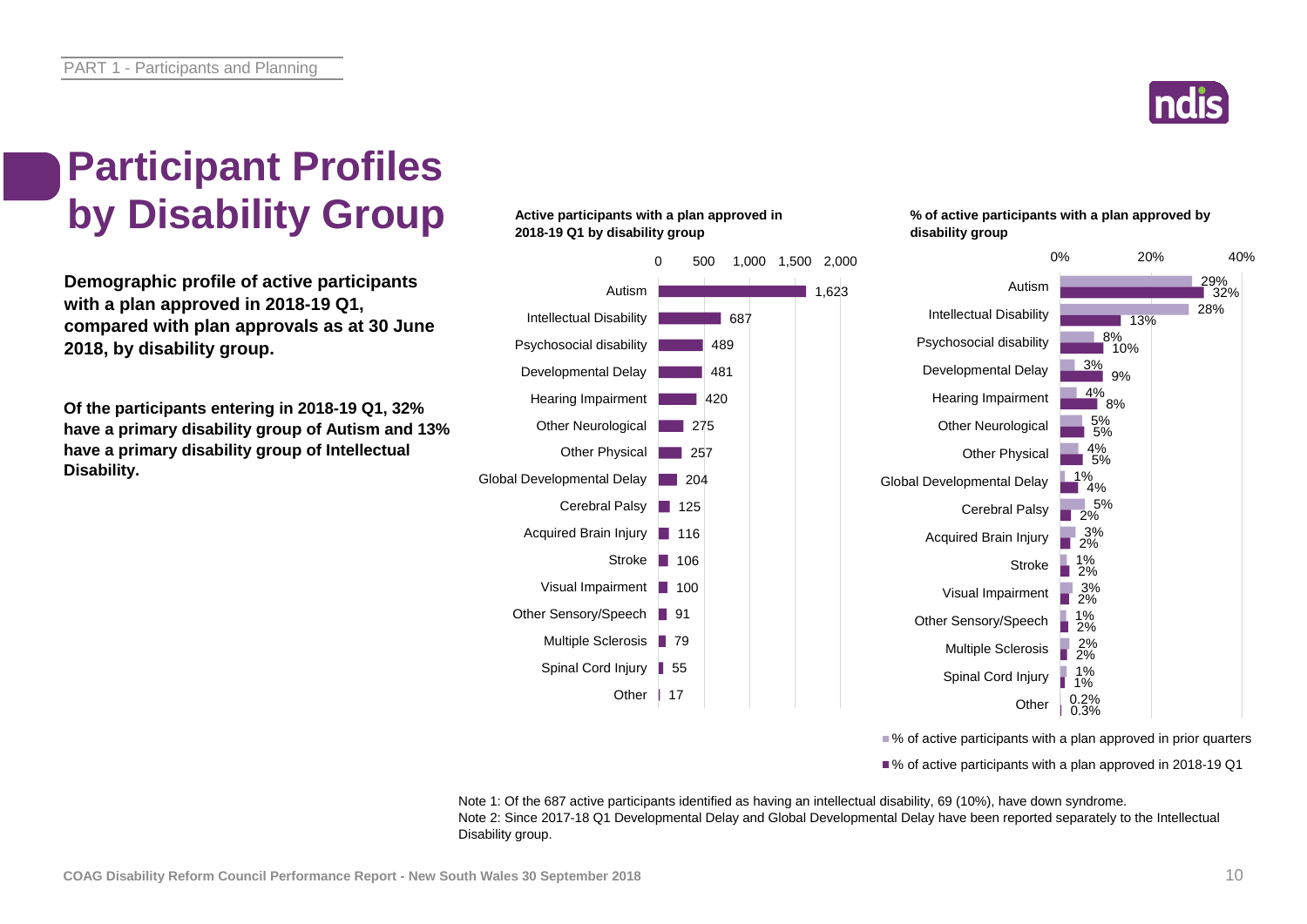

#### **Participant Profiles by Level of Function**

**Demographic profile of active participants with a plan approved in 2018-19 Q1, compared with plan approvals as at 30 June 2018, by level of function.**

**For participants with a plan approval in the current quarter:** 

**• 40% of active participants had a relatively high level of function**

**• 41% of active participants had a relatively moderate level of function** 

**• 19% had a relatively low level of function**

**These relativities are within the NDIS participant population, and not comparable to the general population.**

**% of active participants with a plan approved by level of function**



■% of active participants with a plan approved in prior quarters ■% of active participants with a plan approved in 2018-19 Q1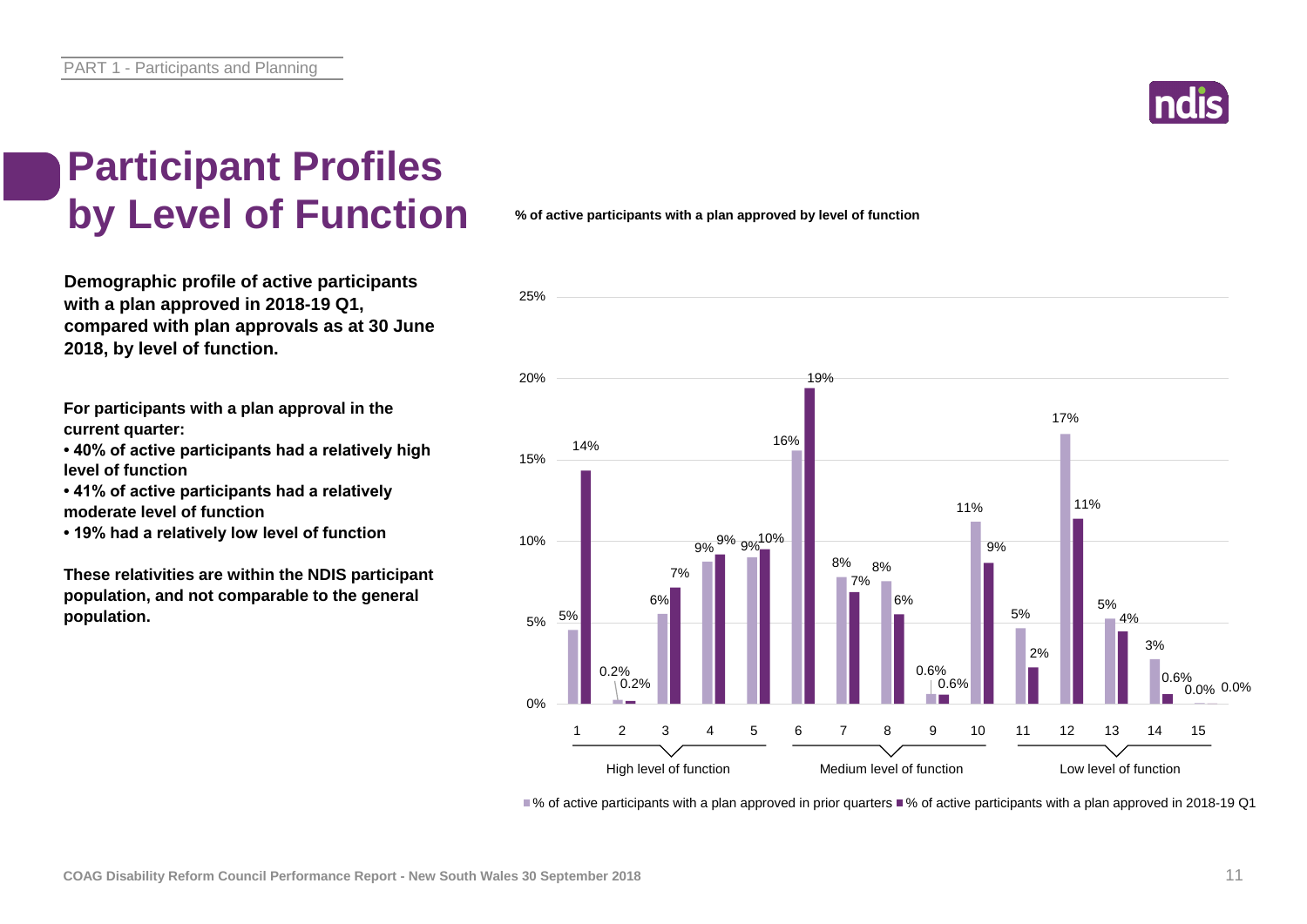### **Participant Profiles by Gender**

**Demographic profile of active participants with a plan approved in 2018-19 Q1, compared with plan approvals as at 30 June 2018, by gender.**

**The majority of participants are males.**



Note: The higher than expected number of participants with an indeterminate gender in the September 2018 quarter was due to data integrity issues. This is currently being investigated.

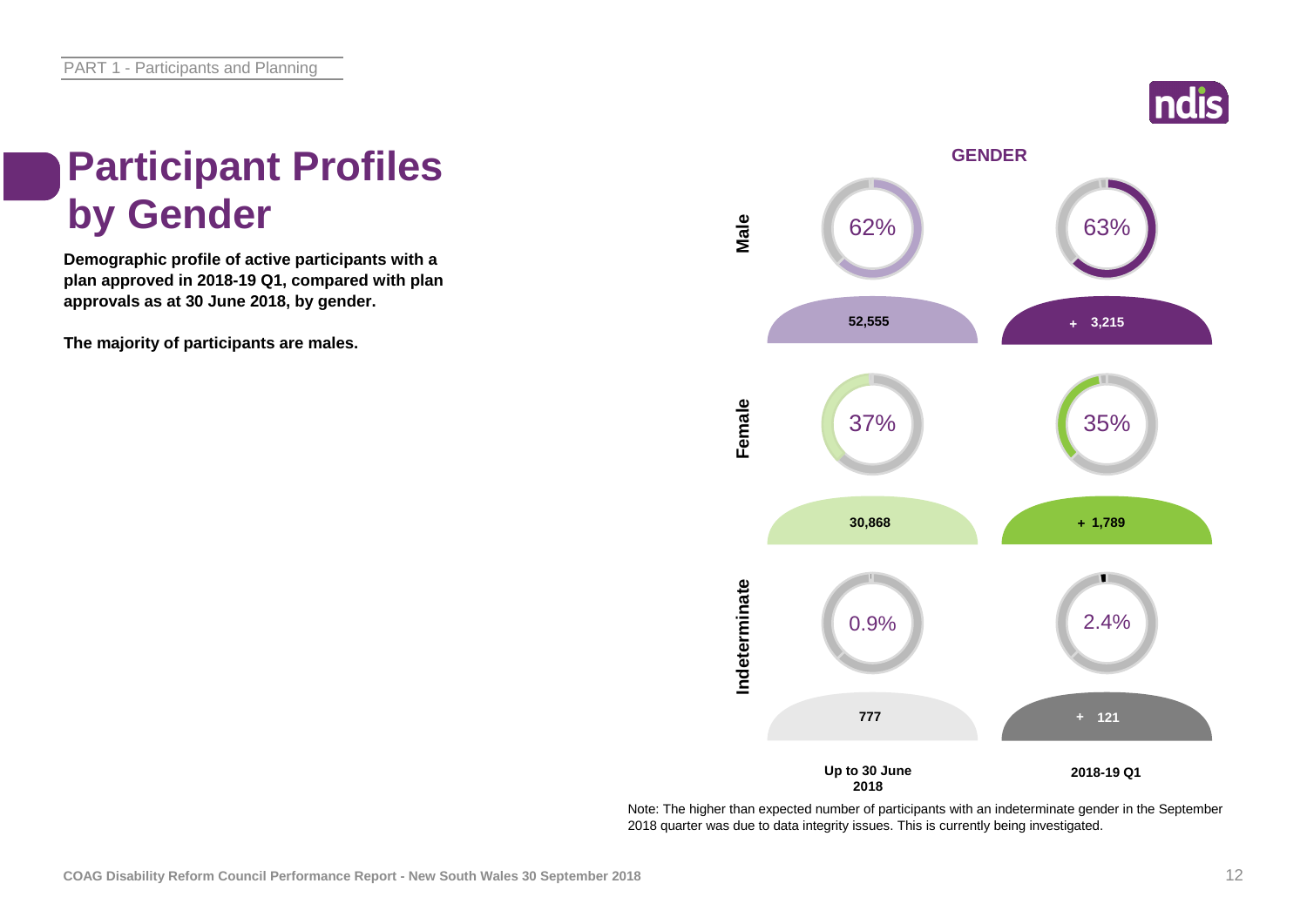### **Participant Profiles**

**Demographic profile of active participants with a plan approved in 2018-19 Q1, compared with plan approvals as at 30 June 2018.**

**Of the participants with a plan approved in 2018-19 Q1:**

**• 7.8% were Aboriginal or Torres Strait Islander, compared with 5.6% for prior periods.**

**• 2.2% were young people in residential aged care, compared with 2.1% for prior periods.**

**• 11.5% were culturally and linguistically diverse, compared with 8.9% for prior periods.**

**Not stated**

| <b>Aboriginal &amp; Torres Strait Islander</b>         | 2018-19 Q1 | % of active<br>participants          |                |  |
|--------------------------------------------------------|------------|--------------------------------------|----------------|--|
| <b>Aboriginal and Torres Strait Islander</b>           | 402        | 5.6%<br>7.8%                         | 90.7%          |  |
| Not Aboriginal and Torres Strait Islander              | 4,440      |                                      |                |  |
| <b>Not Stated</b>                                      | 283        | 3.7%<br>5.5%                         | 86.6%          |  |
|                                                        |            | <b>Prior Quarters</b>                |                |  |
|                                                        |            | ■2018-19 Q1                          |                |  |
| Young people in residential aged care<br><b>status</b> | 2018-19 Q1 | % of active<br>participants          |                |  |
| Young people in residential aged care                  | 115        | 2.1%<br>2.2%                         |                |  |
| Young people not in residential aged care              | 5,010      |                                      | 97.9%<br>97.8% |  |
|                                                        |            | <b>Prior Quarters</b><br>■2018-19 Q1 |                |  |
| <b>Culturally and linguistically diverse</b>           | 2018-19 Q1 |                                      | % of active    |  |



**Prior Quarters** 2018-19 Q1

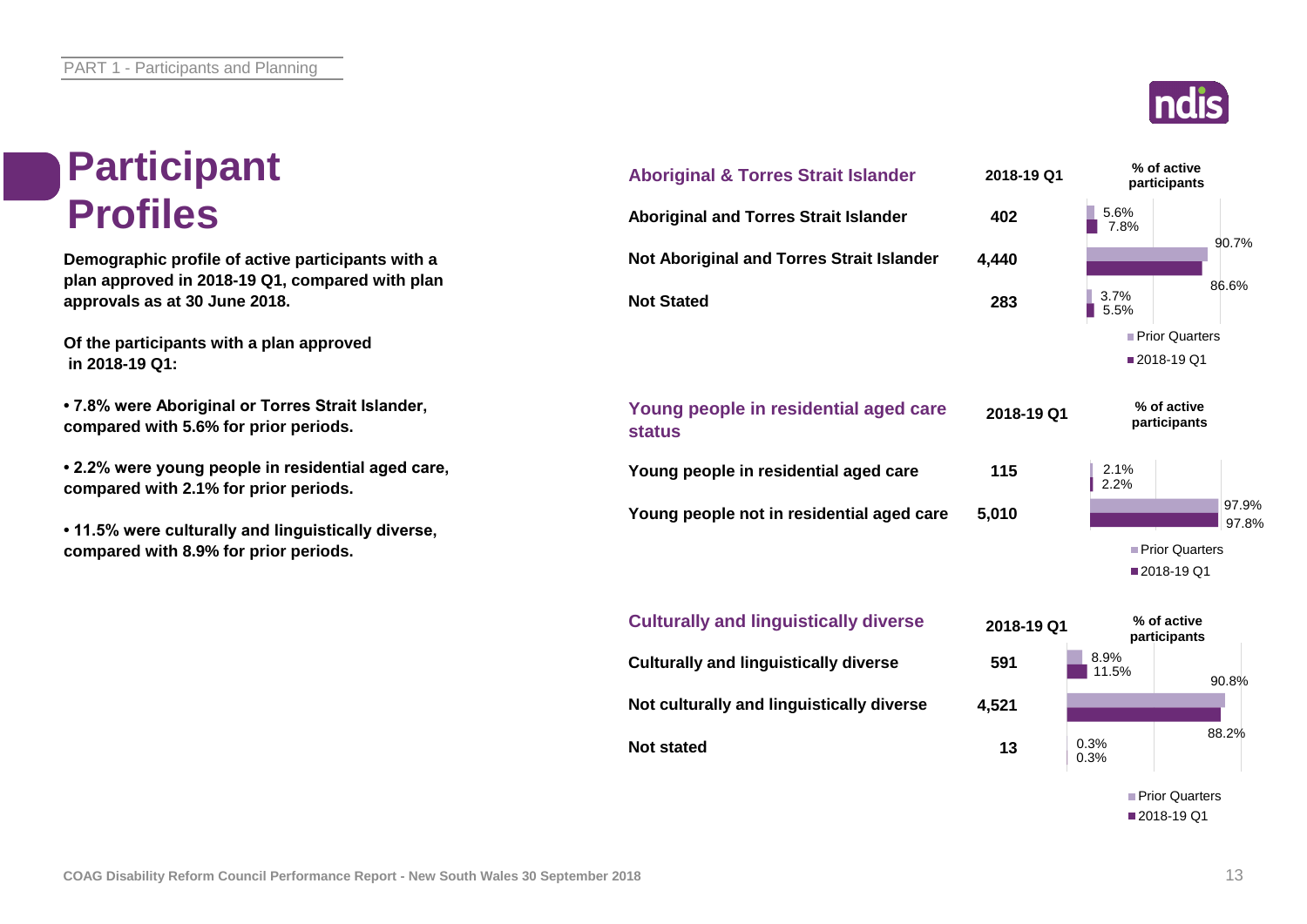

### **Plan Management Support Coordination**

**The proportion of participants who are fully or partly self-managing their plan was slightly higher in 2018- 19 Q1 (22%), compared with prior quarters of transition (21%).** 

**38% of participants who have had a plan approved in 2018-19 Q1 have support coordination in their plan, compared to 34% in prior quarters of transition.**



**Prior quarters (since the commencement of transition)**

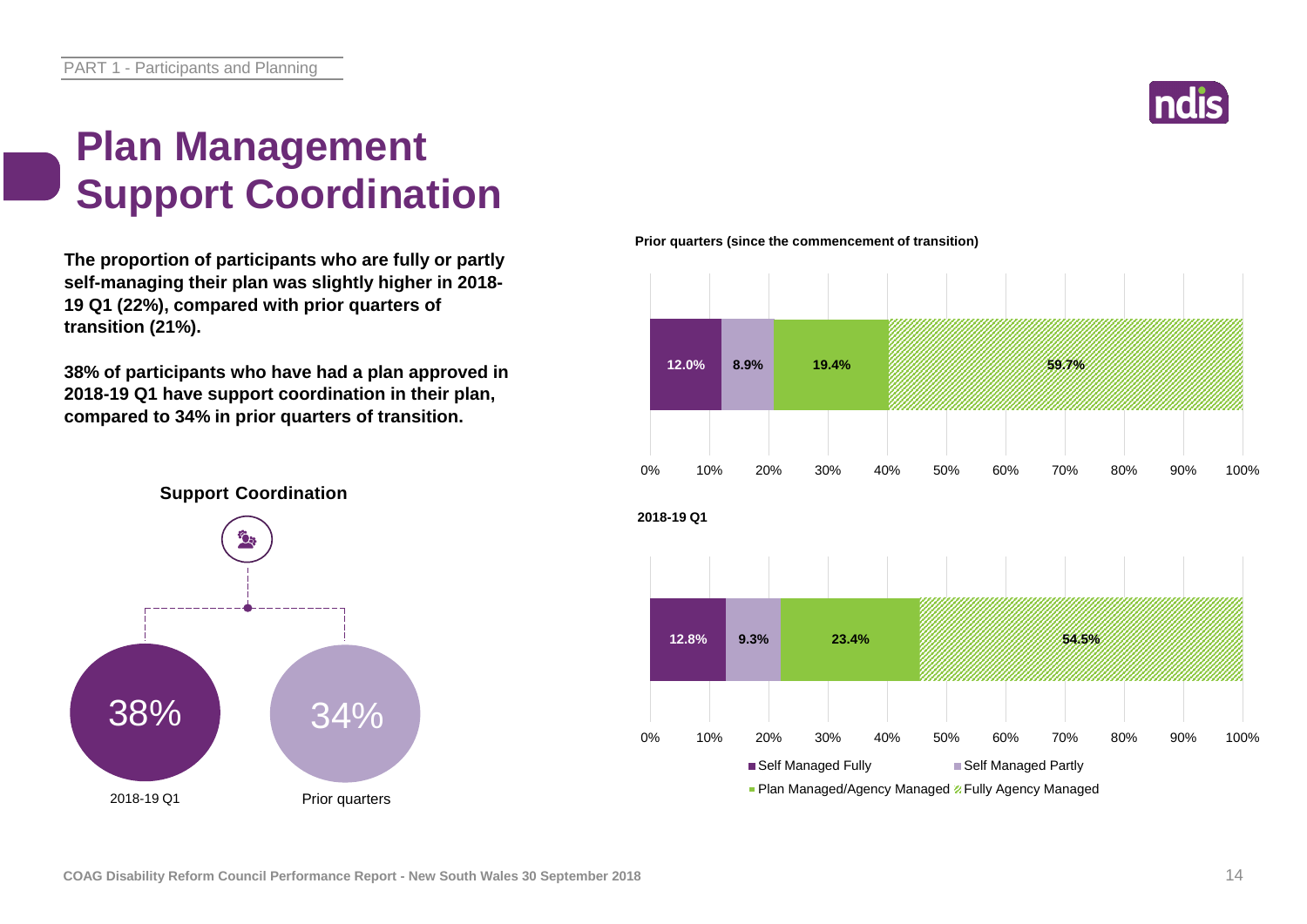

### **Plan Activation**

**Plan activation refers to the amount of time between plan approval and the commencement of the participant receiving support.**

**The percentage of plans activated within 90 days of approval were:** 

**• 76% of plans approved in prior quarters since the commencement of transition • 76% of plans approved in 2017-18 Q3.**

Plan activation can only be approximated using data on payments. As there is a lag between when support is provided and payments made, these statistics are likely to be conservative. That is, it is likely that plan activation is faster than presented. Further, in-kind supports have been excluded from the calculation, which contributes to the conservative figures.

#### **Duration to plan activation for initial plans**

**Prior Quarters (since the commencement of transition)**





Note: Plans approved after the end of 2017-18 Q3 have been excluded from the charts. They are relatively new and it is too early to examine their durations to activation.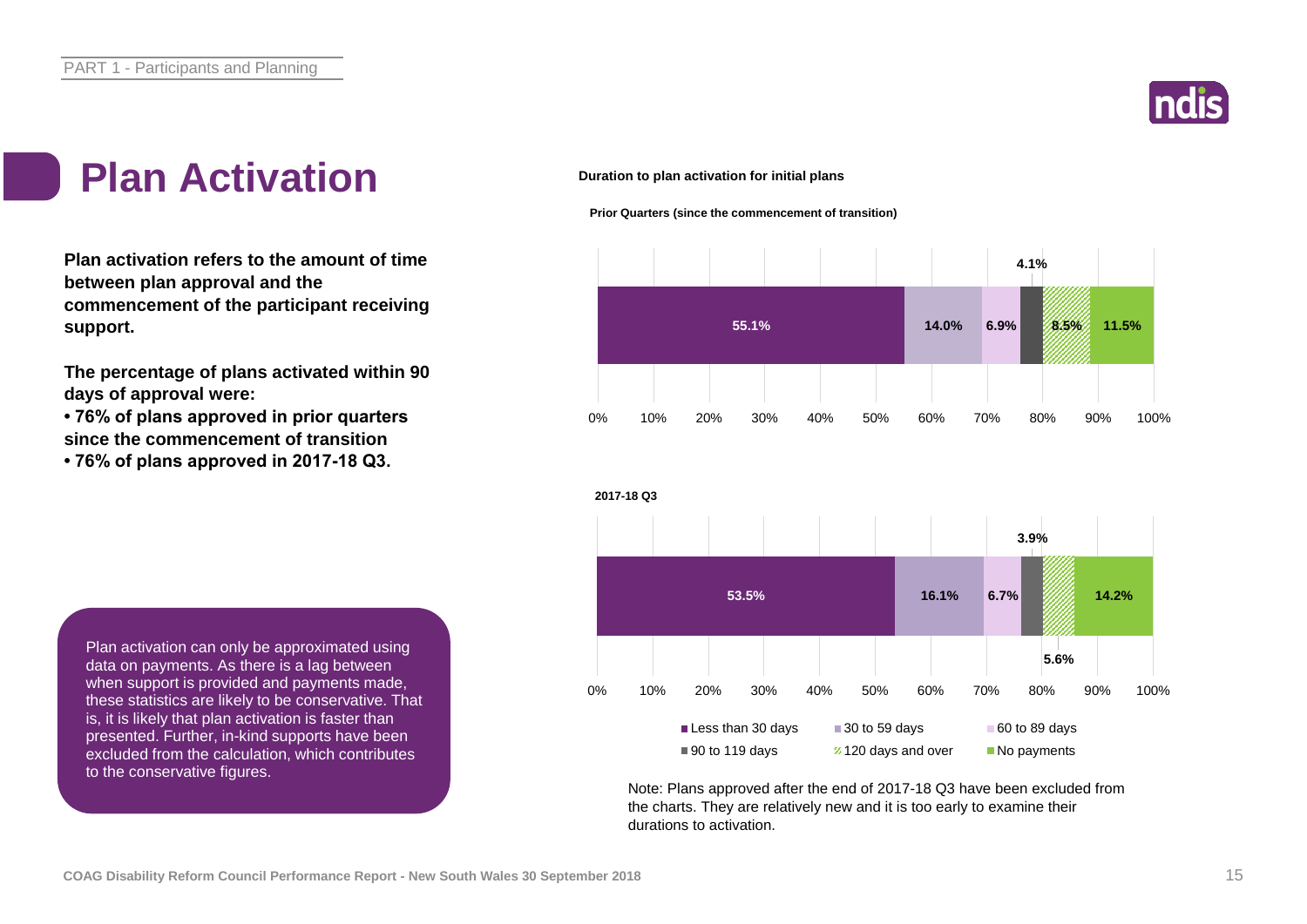#### **Participant Outcomes**

**Information was collected from 98% of participants who have received their initial plan since 1 July 2016 (baseline outcome measures).**

**• 63% of participants aged 0 to before school are able to make friends outside of family/carers, compared to 62% of participants from school age to 14**

**• 54% of participants aged 0 to before school are engaged in age appropriate community, cultural or religious activities, compared to 31% - 35% for other age groups**

**• 54% of participants from school age to 14 attend school in a mainstream class, compared to 29% of participants aged 15 to 24**

**• 27% of participants aged 25 and over have a paid job, compared to 17% of participants aged 15 to 24 • 62% of participants aged 25 and over choose what they do every day, compared to 44% of participants aged 15 to 24**



**Selected key baseline indicators for participants**

 $\Box$  0 to before school  $\Box$  School to 14  $\Box$  15 to 24  $\Box$  25 and over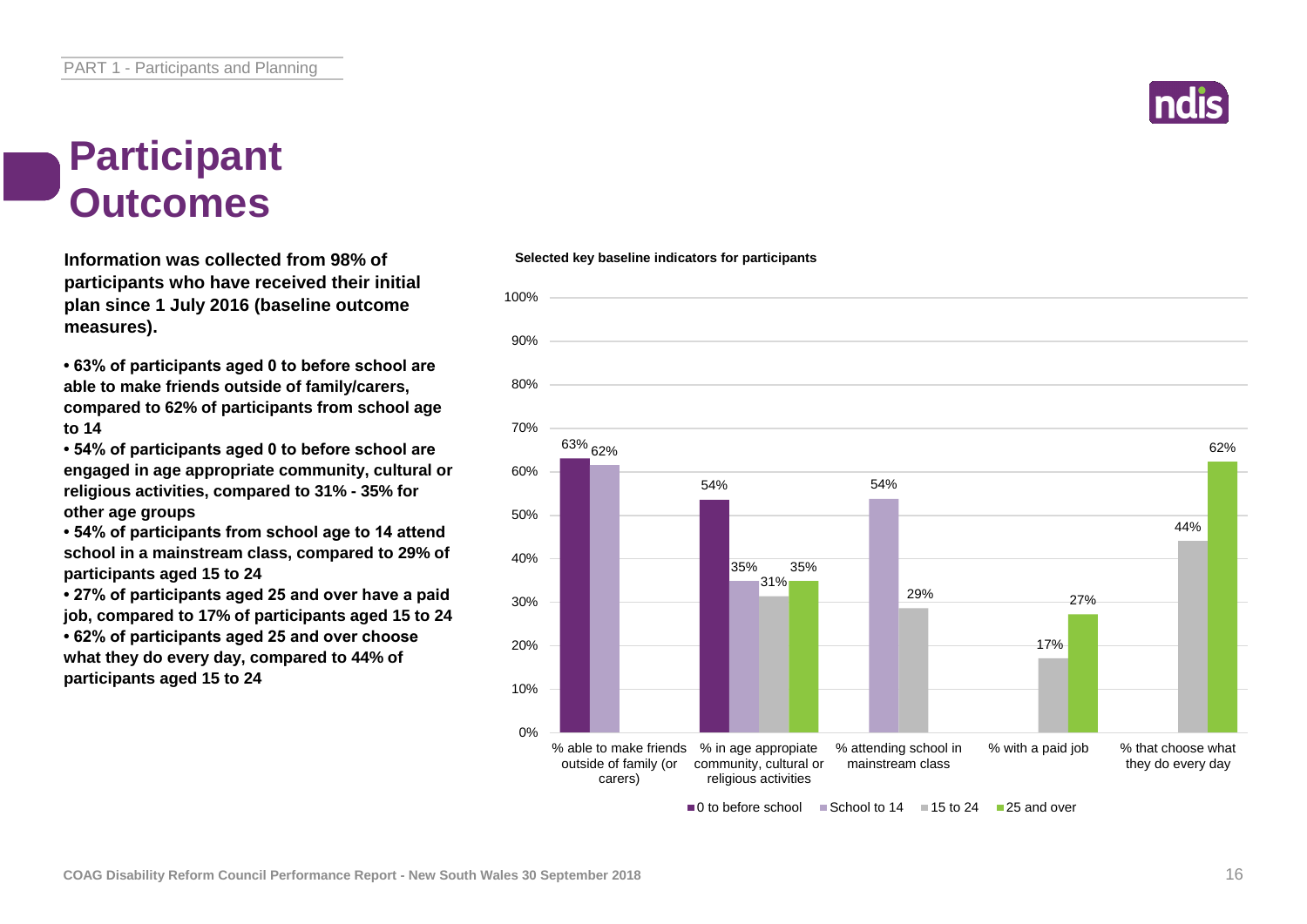### **Family/Carers Outcomes**

**• working in a paid job was highest for participants aged 15 to 24 (51%)**

**• able to advocate for their child/family member** 

**was highest for participants aged 0 to 14 (78%) • who have friends and family they can see as often as they like was highest for participants aged 25 and over (46%)**

**• who feel in control selecting services was highest for participants aged 25 and over (38%) • who support/plan for their family member through life stage transitions was highest for participants aged 0 to 14 (85%)**



**The percentage of participants' family/carers: Selected key baseline indicators for families and carers of participants**



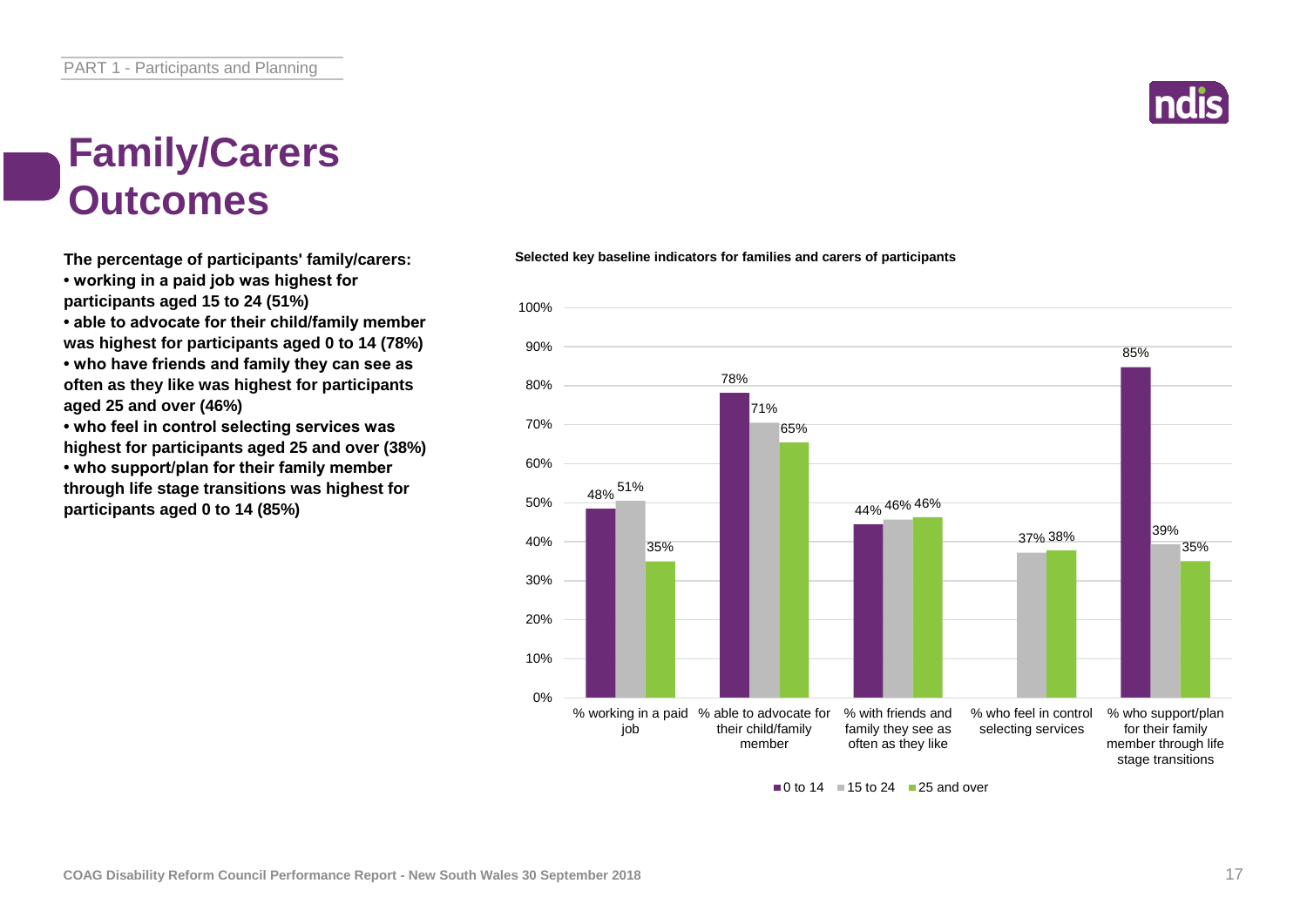

### **Has the NDIS helped? Participants**

**Perceptions of whether the NDIS has helped.**

**Participants who entered the Scheme between 1 October 2016 and 30 September 2017 and had a plan review approximately one year later were asked questions about whether the NDIS had helped them.**

**The percentage responding 'Yes' was highest for the domain of:**

**• Daily Living (91%), for participants aged 0 to before school**

**• Daily Living (52%), for participants of school age to 14**

**• Choice and control (58%), for participants aged 15 to 24**

**• Daily Living (69%), for participants aged 25 and over**

**The national report includes data on participants who entered the Scheme in 2016-17 Q1 and were asked questions about whether the NDIS had helped them at the end of their second year of the Scheme (as well as at the end of their first year in the Scheme). This gives an indication of the effect of the NDIS on participants over a longer period of time. As only one quarter of data is available, results by State/Territory are not yet available.**

#### **"Has the NDIS helped?" questions for participants**

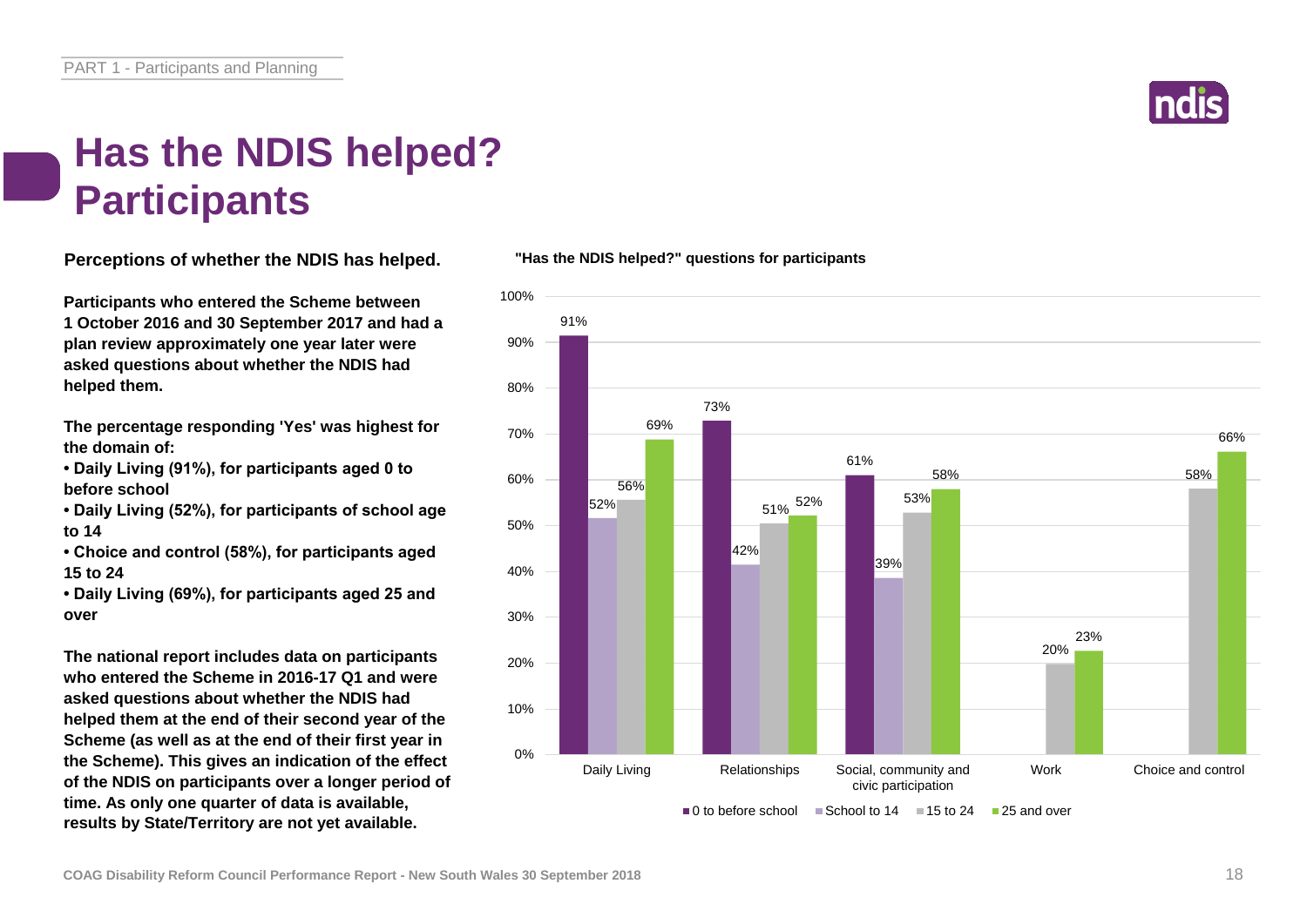### **Has the NDIS helped? Family/Carers**

**Perceptions of whether the NDIS has helped.**

**Families and carers of participants who entered the Scheme between 1 October 2016 and 30 September 2017 and had a plan review approximately one year later were asked questions about whether the NDIS had helped them.**

**The NDIS has helped families and carers of participants most with life stage transitions and to access services, programs and activities.**



**"Has the NDIS helped?" questions for families and carers of participants**

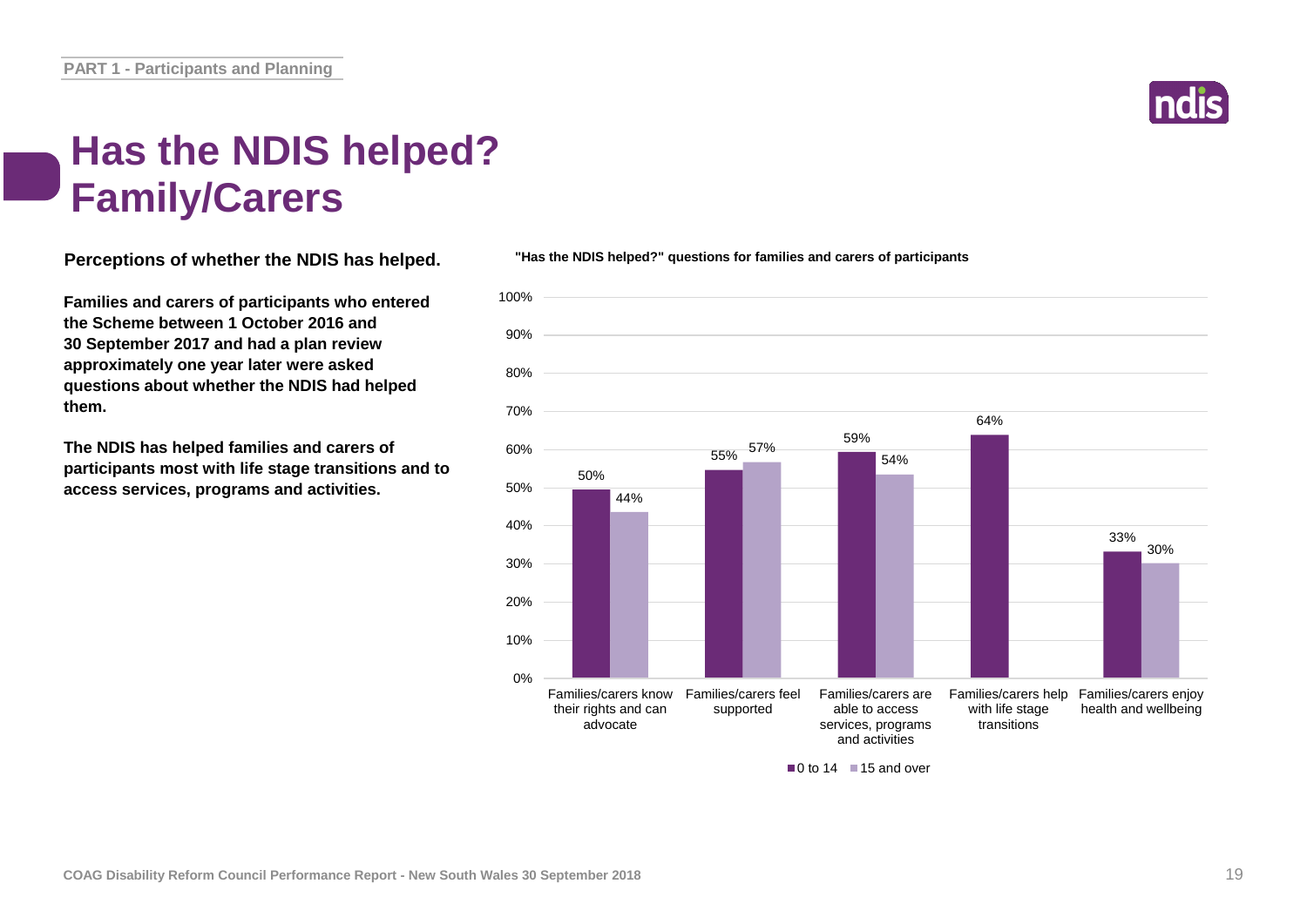

### **Participant Satisfaction**

**92% of participants rated their satisfaction with the Agency's planning process as either good or very good in the current quarter. This is a further improvement of seven percentage points since the previous quarter.** 

**The Participant Pathway Review aims to improve the participant experience.**

**A new participant satisfaction survey has been developed. Going forward it will better record the experience of NDIS participants, and their families and carers, at different stages of the participant pathway.**

> Participant satisfaction under the existing survey method continues to be high, but has fluctuated at around or below the trial site level.

**Proportion of participants describing satisfaction with the Agency's planning process as good or very good - by quarter**

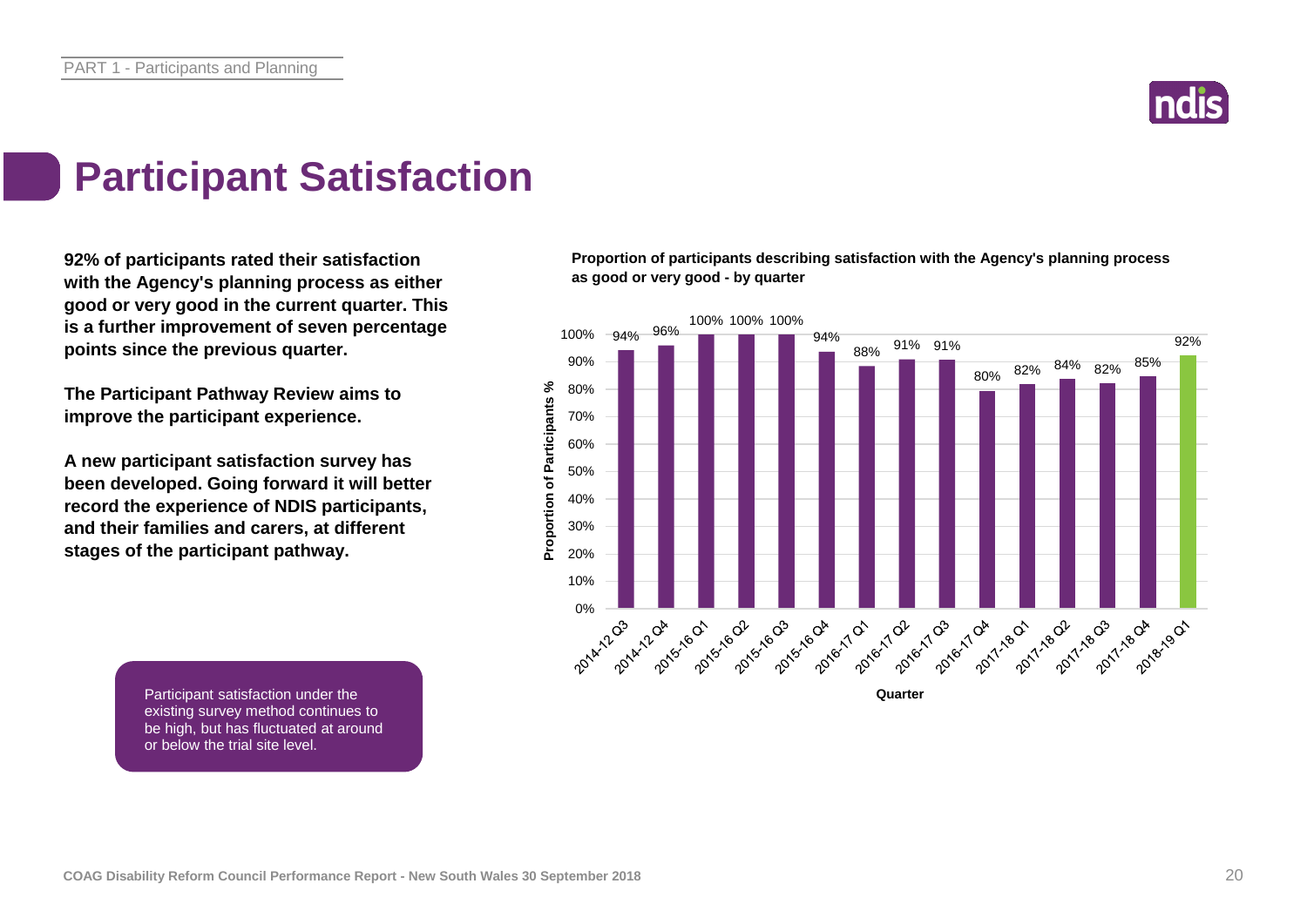## **Committed Supports and Payments**

Both committed and paid supports to participants are increasing in line with the growing scheme.

Overall, \$37.4m has been paid to providers and participants for supports provided in 2013-14, \$141.3m in 2014-15, \$257.4m in 2015-16, \$1,210.3m in 2016-17, \$3,032.8m in 2017-18 and \$807.2m in 2018-19 Q1.



**New South Wales - 30 September 2018**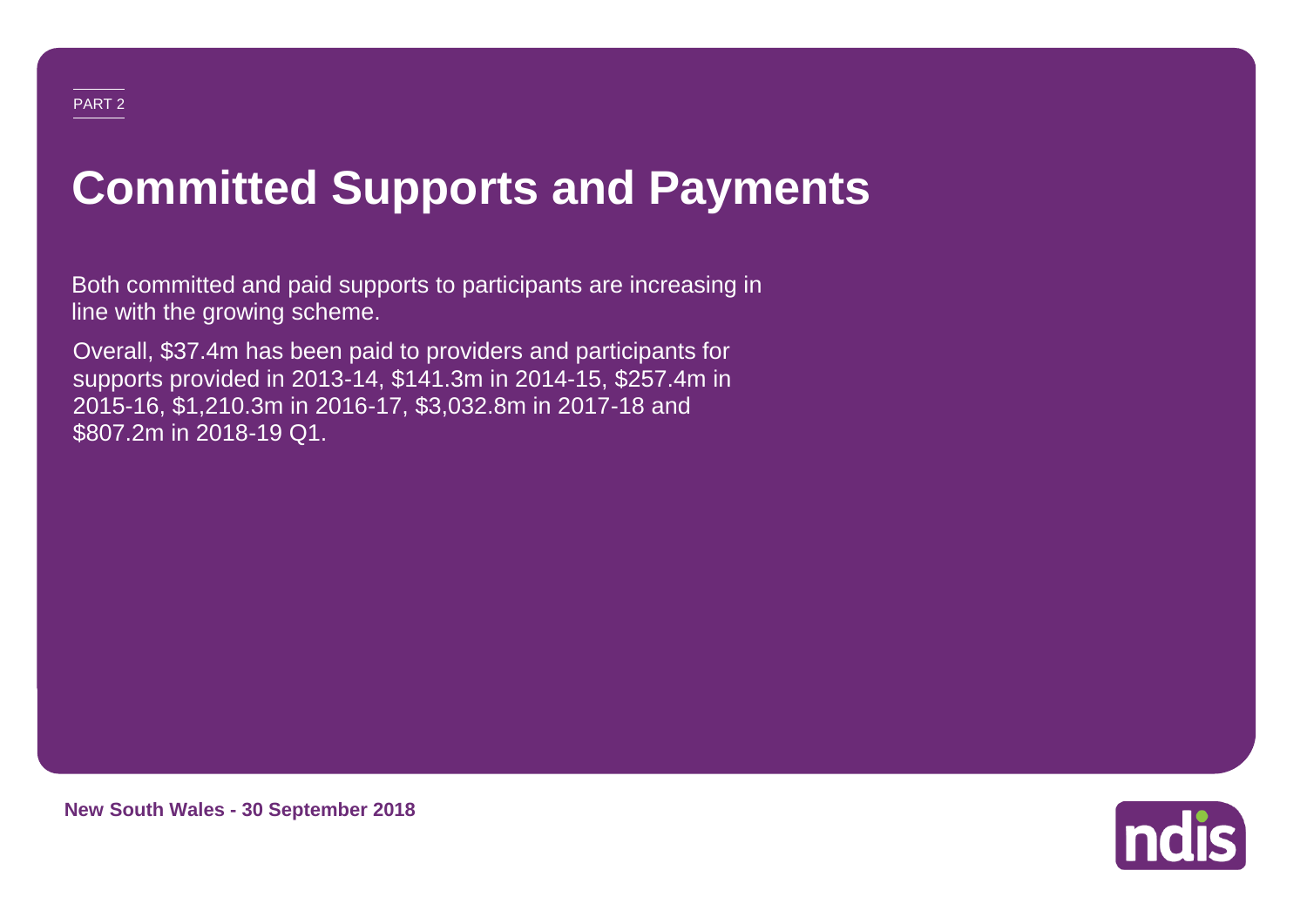### ndis

## **Summary**

**This section presents information on the amount committed in plans and payments to service providers and participants.**

| \$6.7                                                                                                                                                                                                                   | \$1.4                                                                      |                                                                                                                                                                                                                    |
|-------------------------------------------------------------------------------------------------------------------------------------------------------------------------------------------------------------------------|----------------------------------------------------------------------------|--------------------------------------------------------------------------------------------------------------------------------------------------------------------------------------------------------------------|
| <b>BILLION OF</b><br><b>COMMITTED</b><br><b>SUPPORTS IN</b><br><b>RESPECT OF PRIOR</b><br><b>FINANCIAL YEARS</b><br><b>INCLUDING TRIAL</b>                                                                              | <b>BILLION OF</b><br><b>SUPPORTS IN</b><br><b>RESPECT OF</b><br>2018-19 Q1 |                                                                                                                                                                                                                    |
| \$37.4M HAS BEEN PAID TO<br>PROVIDERS AND PARTICIPANTS FOR<br>SUPPORTS PROVIDED IN 2013-14,<br>\$141.3M IN 2014-15, \$257.4M IN 2015-<br>16, \$1,210.3M IN 2016-17, \$3,032.8M IN<br>2017-18 AND \$807.2M IN 2018-19 Q1 |                                                                            | <b>OVERALL, 74% OF COMMITTED</b><br>SUPPORTS WERE UTILISED IN 2013-14,<br>77% IN 2014-15, 74% IN 2015-16, 68% IN<br>2016-17 AND 70% IN 2017-18.<br>THE 2017-18 AND 2018-19 EXPERIENCE<br><b>IS STILL EMERGING.</b> |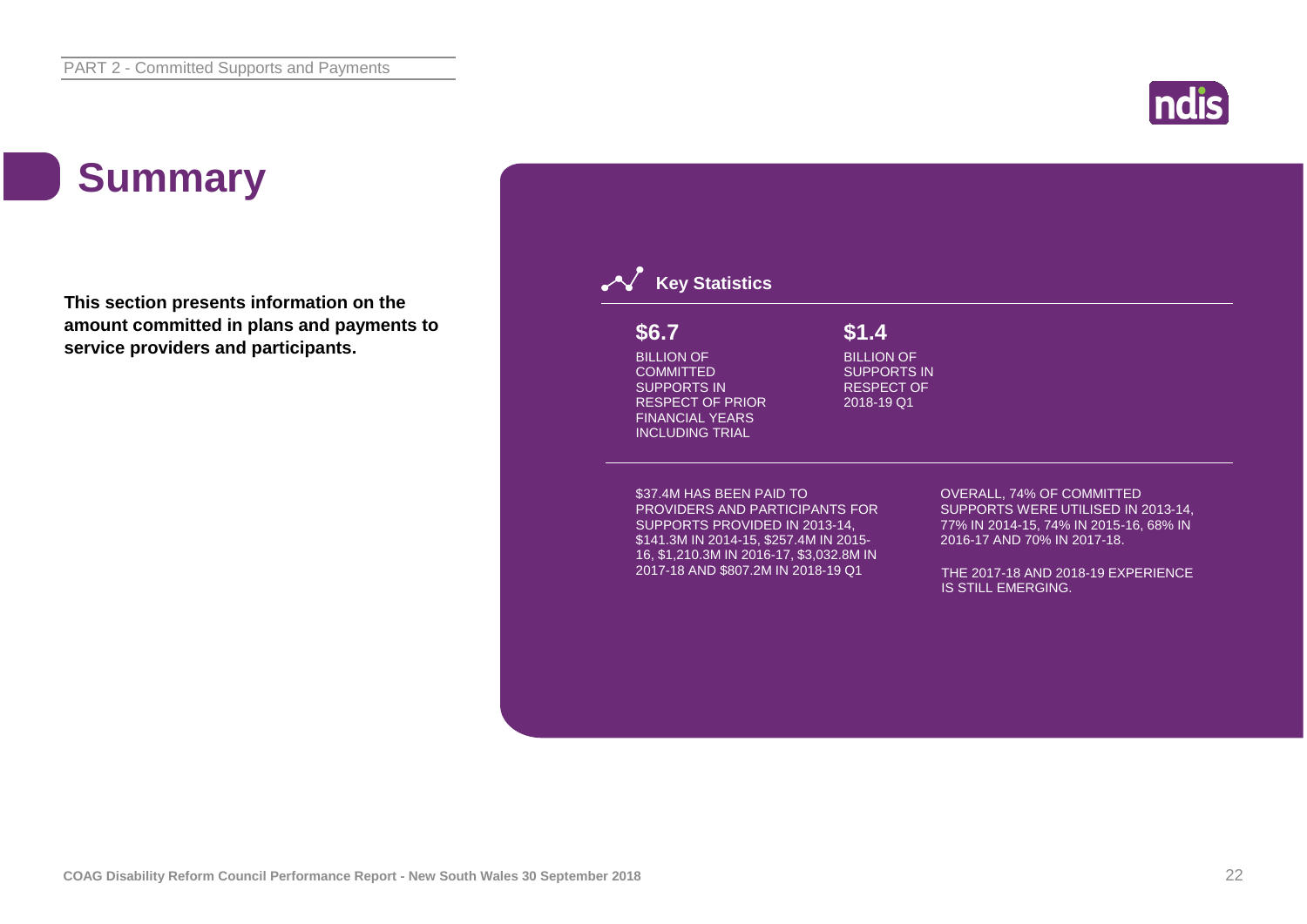

### **Committed Supports and Payments**

**Committed supports by year that the support is expected to be provided, compared with committed supports that have been used (paid).**

**Of the \$8.1 billion that has been committed in participant plans, \$5.5 billion has been paid to date.**

**In particular, for supports provided in: 2013-14: \$37.4m has been paid 2014-15: \$141.3m has been paid 2015-16: \$257.4m has been paid 2016-17: \$1,210.3m has been paid 2017-18: \$3,032.8m has been paid 2018-19 Q1: \$807.2m has been paid**

**Committed and paid by expected support year**

| <b><i>SMillion</i></b> |      |       |       |         |         | $2013-14$ $\mid$ 2014-15 $\mid$ 2015-16 $\mid$ 2016-17 $\mid$ 2017-18 $\mid$ 2018-19 Q1 | Total   |
|------------------------|------|-------|-------|---------|---------|-----------------------------------------------------------------------------------------|---------|
| Total committed        | 50.6 | 184.5 | 349.4 | 1.786.0 | 4.310.8 | 1.422.3                                                                                 | 8.103.6 |
| 'Total paid            | 37.4 | 141.3 | 257.4 | 1.210.3 | 3.032.8 | 807.2                                                                                   | 5,486.3 |

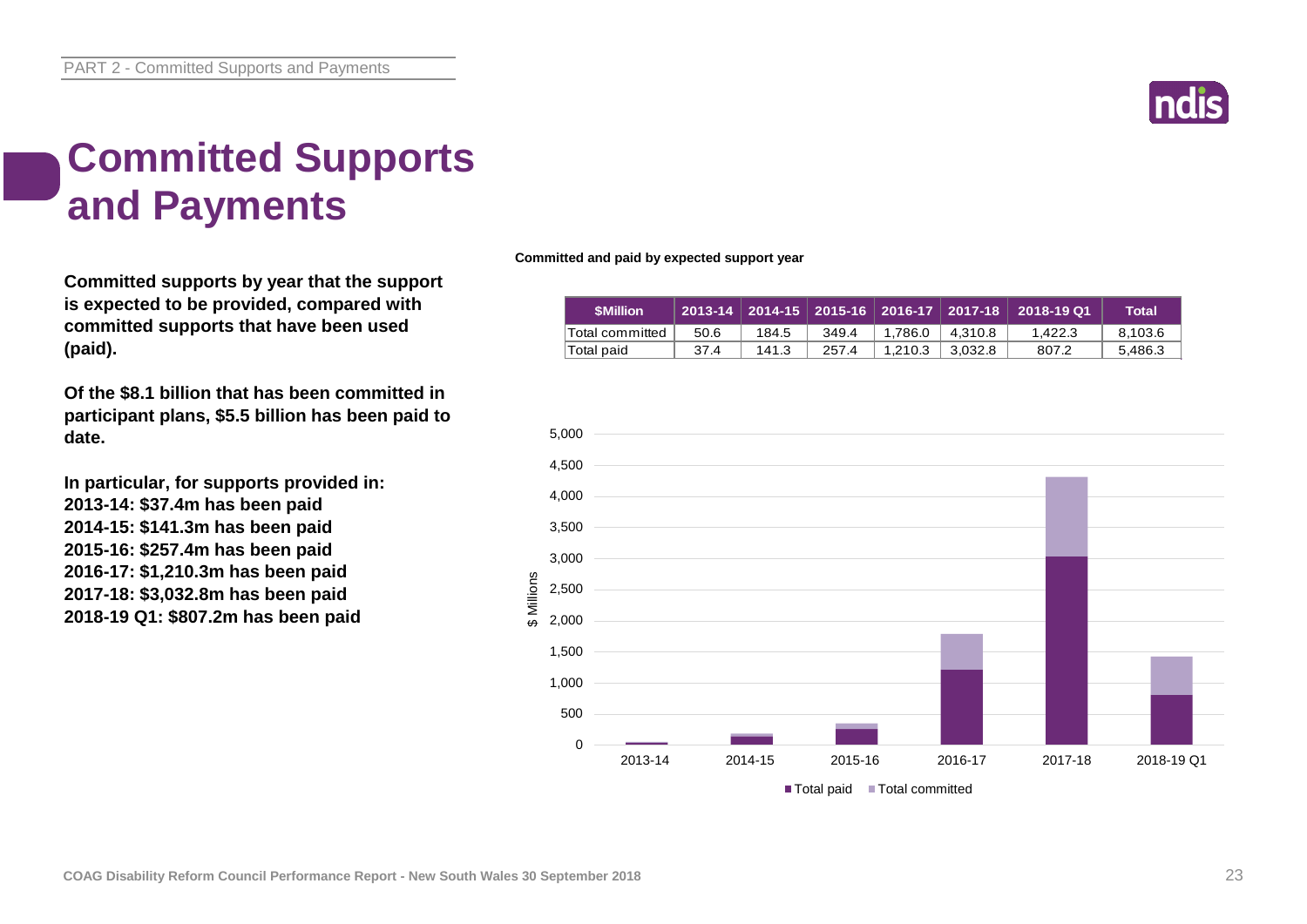

### **Committed Supports by Cost Band**

**As at September 2018 the average annualised committed supports have remained consistent with prior quarters when participants with shared supported accommodation (SSA) supports are included.**

**This is also the case when SSA is excluded.**



#### **Distribution of average annualised committed supports by cost band (excluding SSA)**

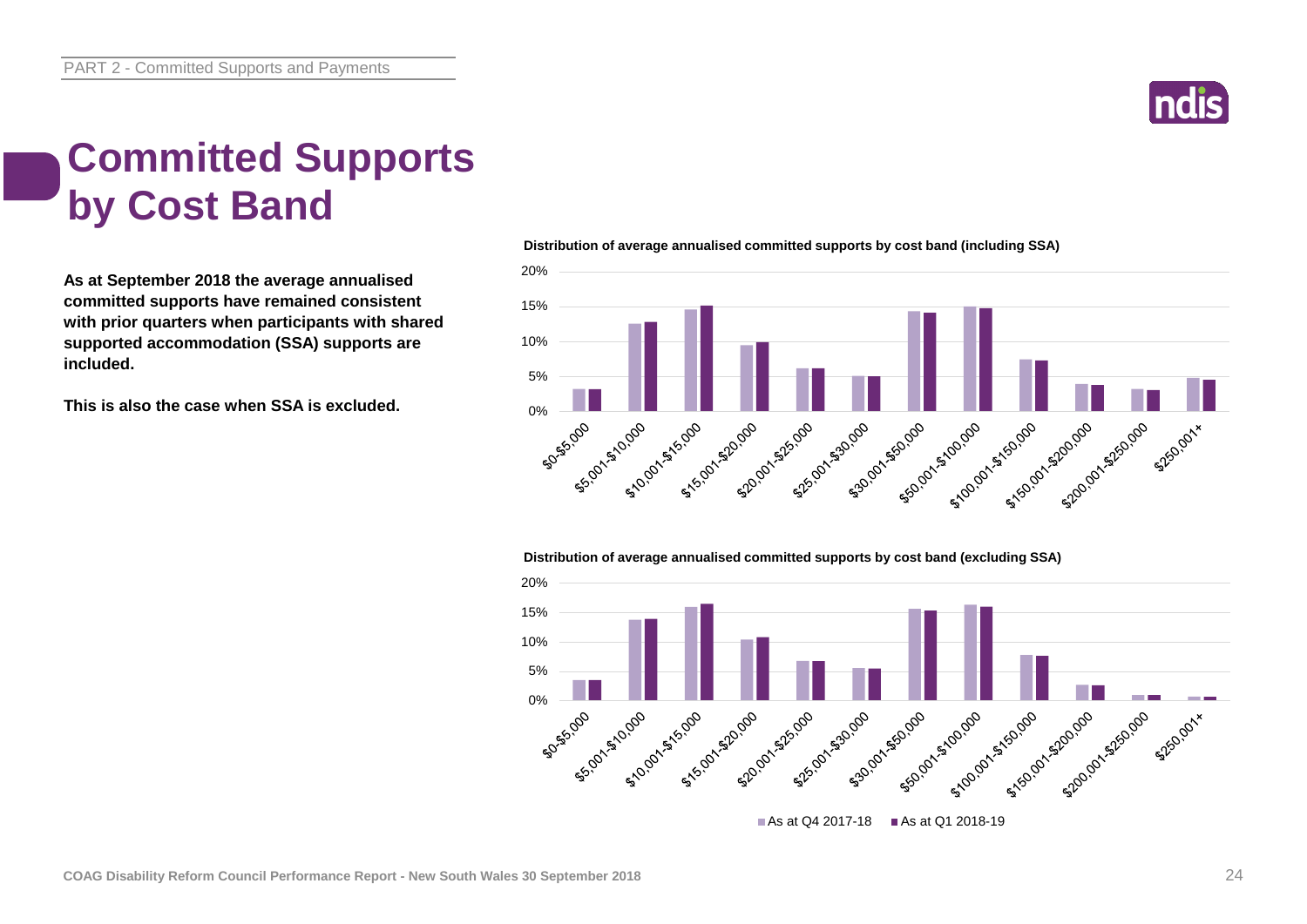

### **Committed Supports by Age Band**

**The average annualised committed supports increase at a declining rate up to age 55, and then reduce at older ages.**



Note: The age eligibility requirements for the NDIS are based on the age as at the access request date. Participants with their initial plan approved aged 65+ have turned 65 since their access request was received.

**Average annualised committed supports by age band**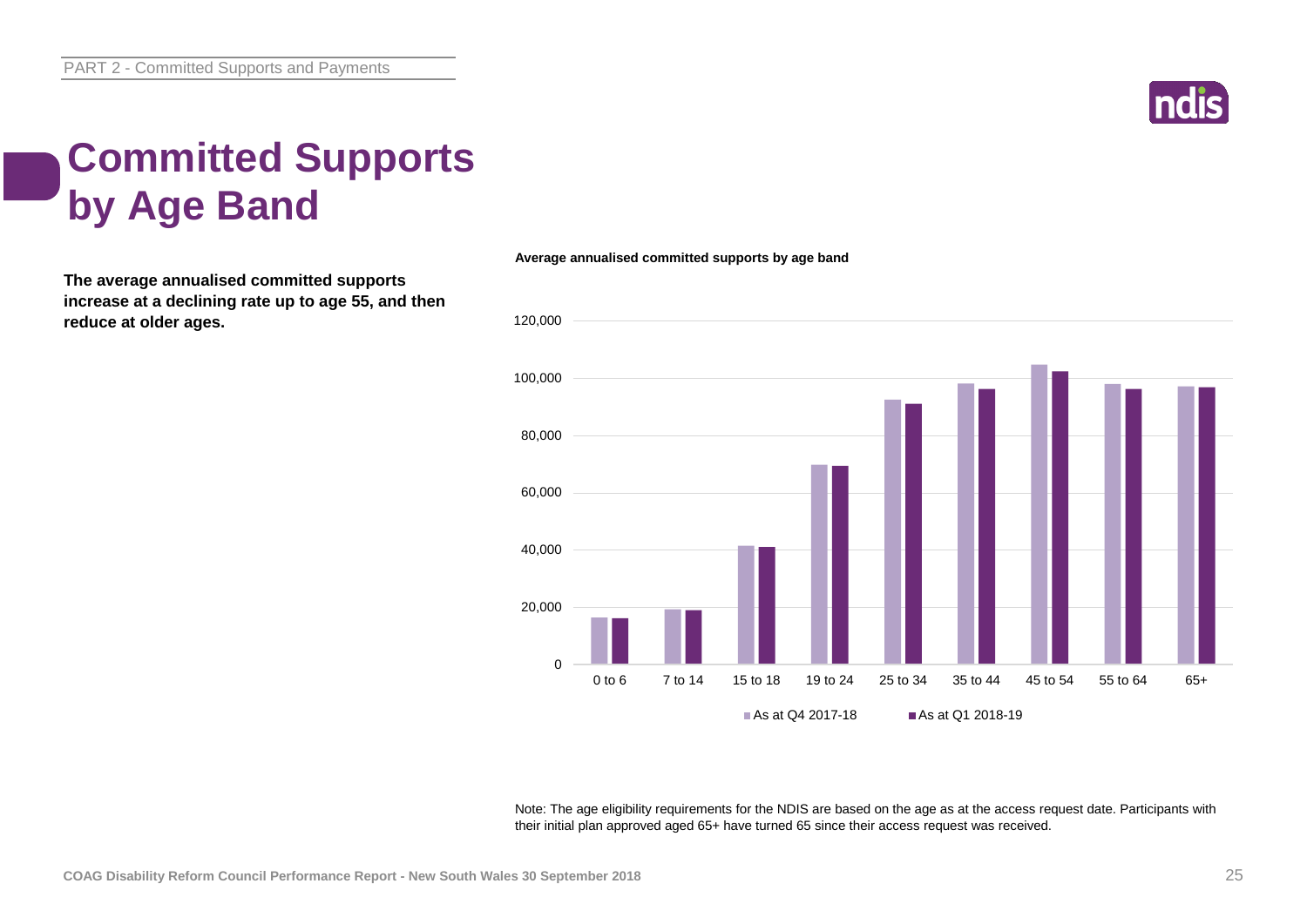

### **Committed Supports by Disability Group**

**Participants with Spinal Cord Injury, Cerebral Palsy and Acquired Brain Injury have the highest average annualised committed supports.**



#### **Average annualised committed supports by primary disability group**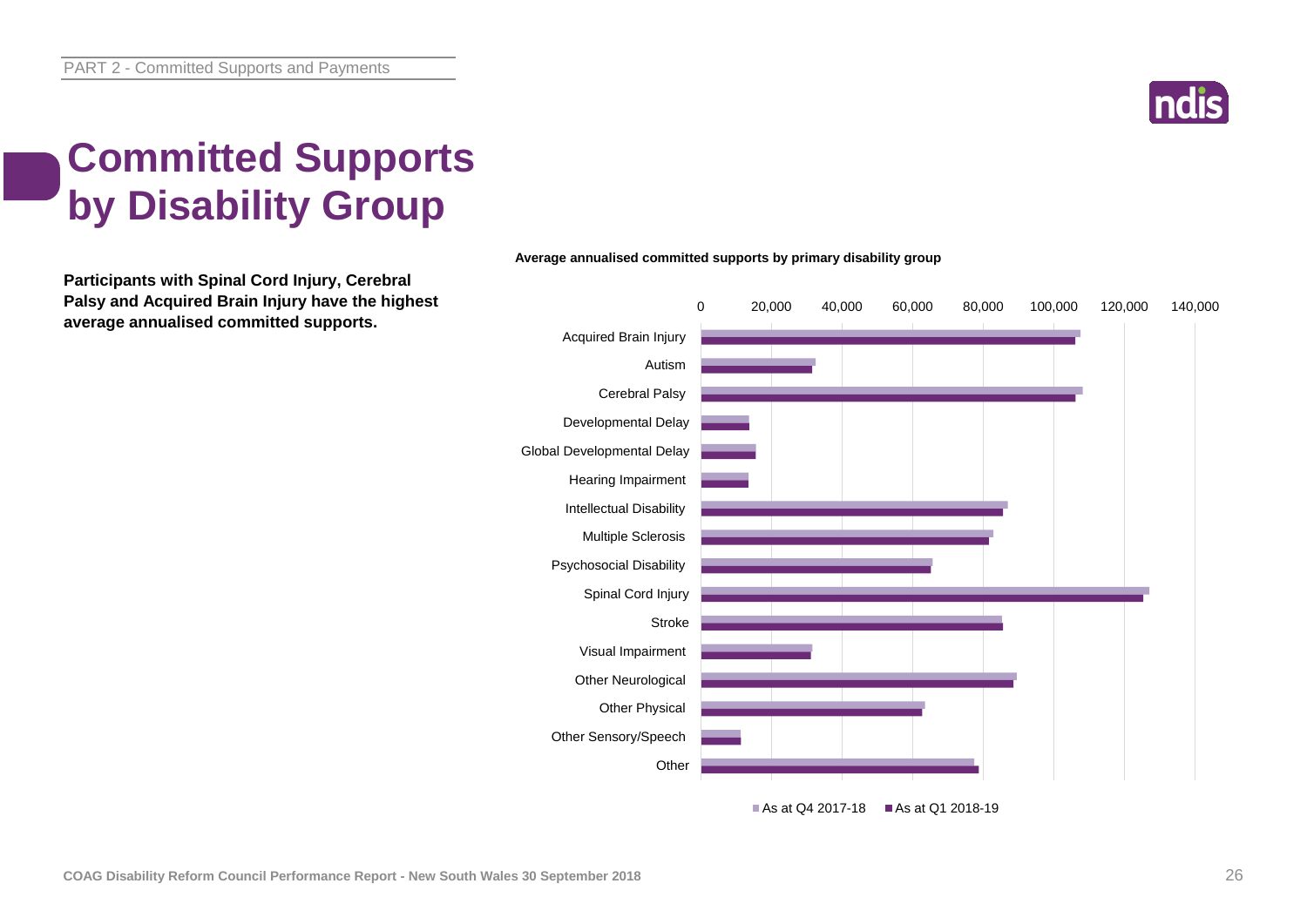PART 2 - Committed Supports and Payments

#### **Committed Supports by Level of Function**

**The average annualised committed supports generally increase for participants with lower levels of function.**

**The average annualised committed supports for initial plan approvals as at 2018-19 Q1 have decreased since the previous quarter for participants across low, medium and high levels of function.**



#### As at Q4 2017-18  $\blacksquare$  As at Q1 2018-19

Note: High, medium and low function is relative within the NDIS population and not comparable to the general population.

#### **Average annualised committed supports by level of function**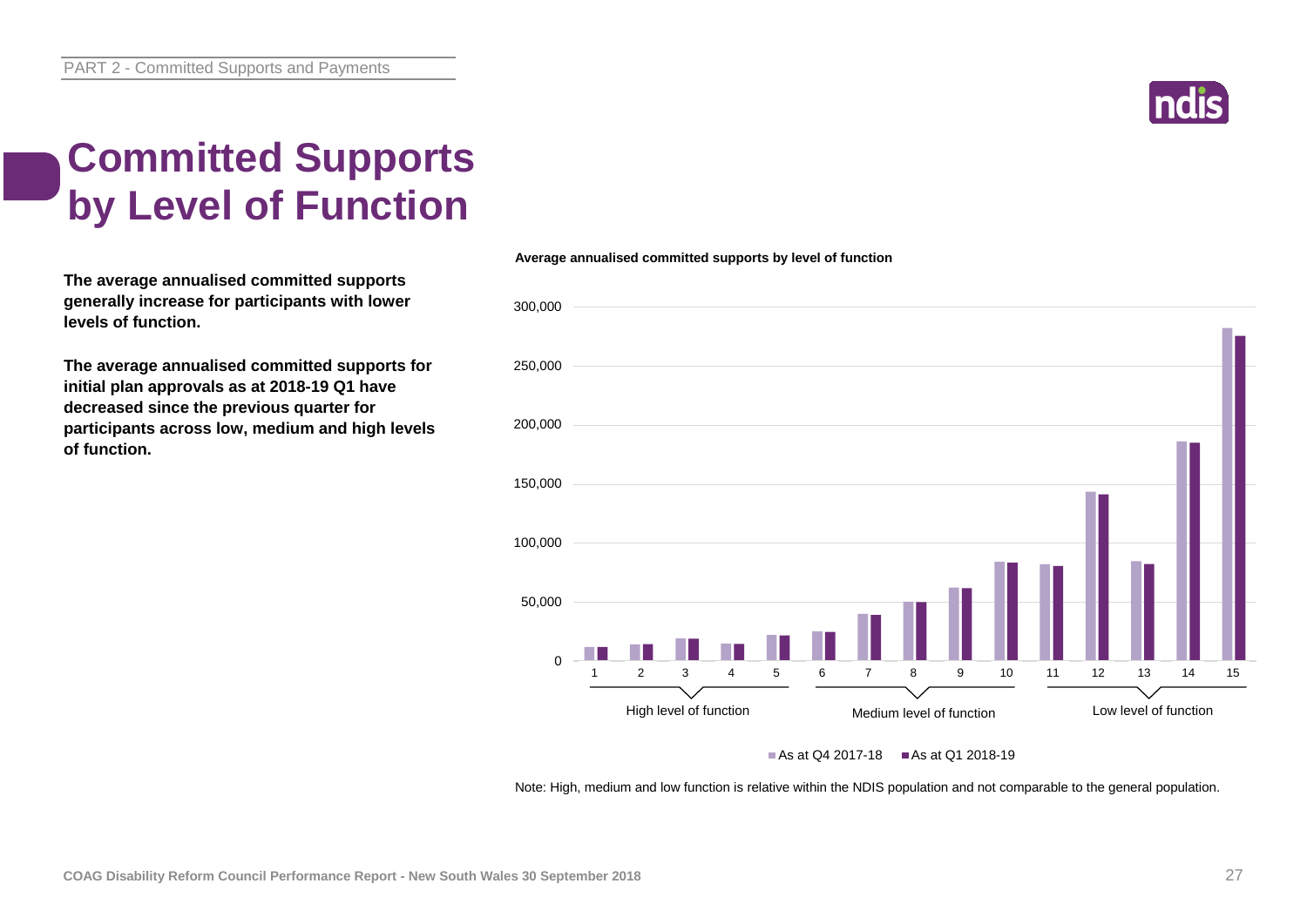PART 2 - Committed Supports and Payments

#### **Utilisation of Committed Supports**

**Utilisation of committed supports by year that the support was expected to be provided as at 30 June 2018, compared with 30 September 2018.** 

**As there is a lag between when support is provided and when it is paid, the utilisation in 2017-18 and 2018-19 will increase.**

**Lower utilisation in 2016-17 and 2017-18 is predominantly driven by the large number of participants who received their first plan in these years. Participants utilise less of their first plan compared with their second and subsequent plans, as it takes time to familiarise with the NDIS and decide which supports to use.**

The utilisation of committed supports in 2017-18 will increase further as there is a lag between when support is provided and when it is paid. The experience for 2018-19 is also still emerging.

**Utilisation of committed supports as at 30 June 2018 and 30 September 2018**



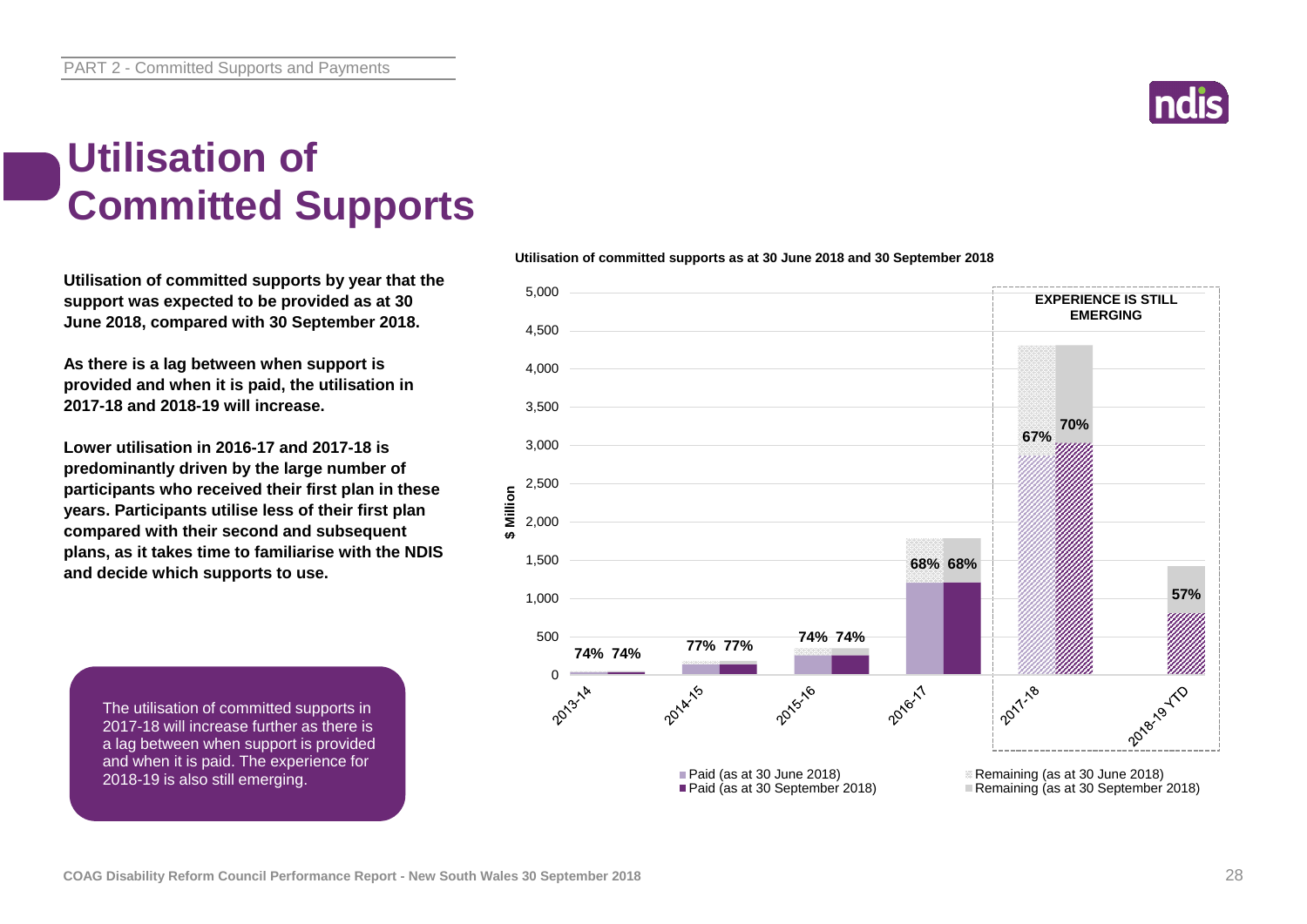## **Providers and Markets**

The new NDIS Quality and Safeguards Commission (NQSC) has been established to regulate providers in NSW and SA from 1 July 2018. The NQSC uses a 'National approach' to approve providers and thus, when a provider that has been approved in NSW or SA is verified by the NQSC, it automatically becomes an approved provider in both states.

There was a 3% increase in the number of providers during the quarter to 8,760. 56% of approved providers were active in New South Wales at 30 September 2018, and 44% were yet to have evidence of activity.



**New South Wales - 30 September 2018**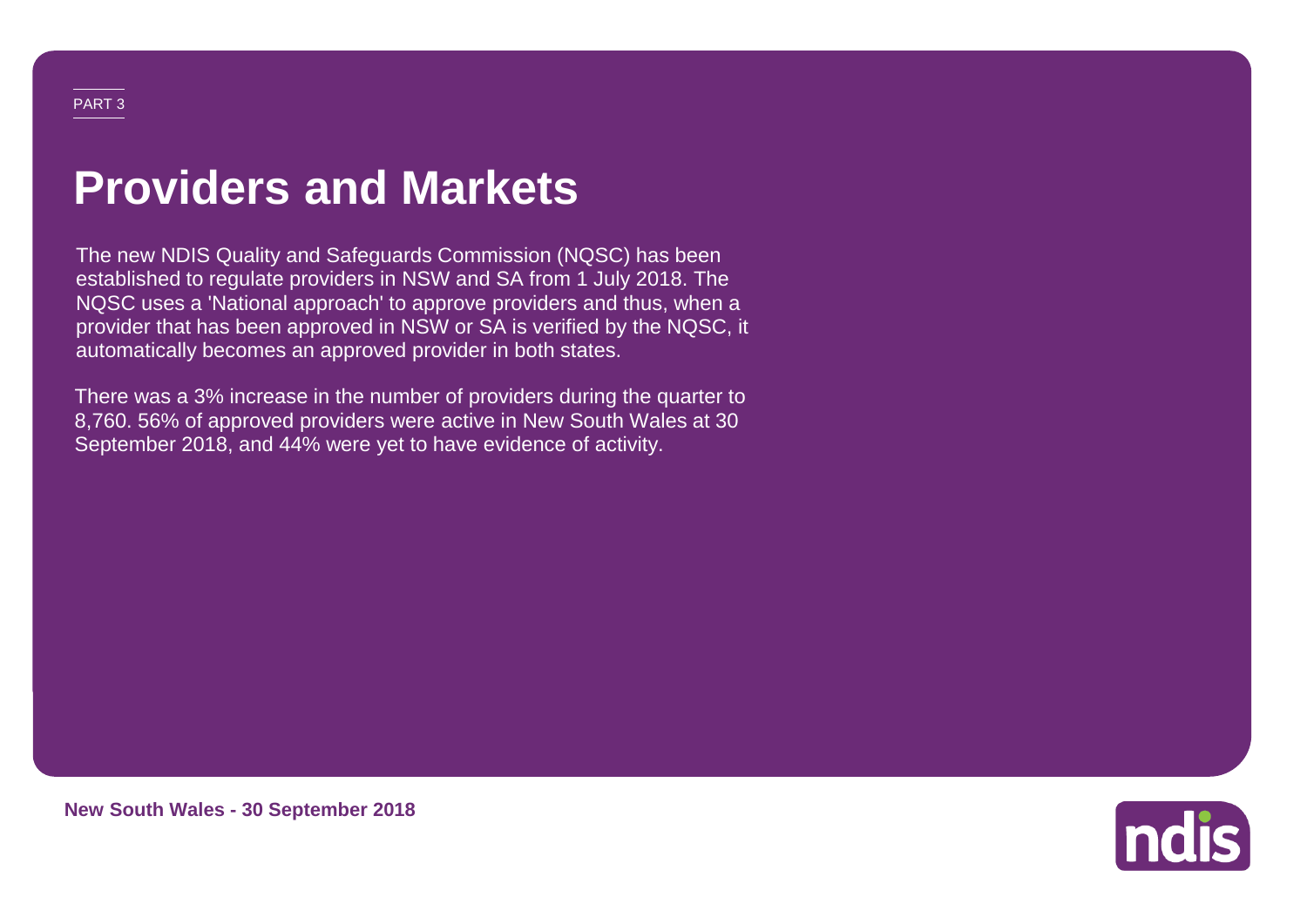### **Summary**

**This section contains information on registered service providers and the market, with key provider and market indicators presented.**

#### **Provider registration**

- **To provide supports to NDIS participants, a service provider is required to register and be approved by the NDIA in States/Territories other than NSW and SA.**
- **Since 1 July 2018, providers in NSW and SA register with the NQSC by submitting a registration request, indicating the types of support (registration groups) they are accredited to provide.**

#### **How providers interact with participants**

- **NDIS participants have the flexibility to choose the providers who support them.**
- **Providers are paid for disability supports and services provided to the participants.**

APPROVED

#### **8,760 85-95% 44%**

OF SERVICE PROVIDERS ARE INDIVIDUALS/SOLE **TRADERS** 

THERAPEUTIC SUPPORTS HAS THE HIGHEST NUMBER OF APPROVED SERVICE PROVIDERS, FOLLOWED BY HOUSEHOLD TASKS AND ASSISTANCE **WITH** TRAVEL/TRANSPORT ARRANGEMENTS

The new NDIS Quality and Safeguards Commission (NQSC) has been established to regulate providers in NSW and SA from 1 July 2018. The NQSC uses a 'National approach' to approve providers and thus, when a provider that has been approved in NSW or SA is verified by the NQSC, it automatically becomes an approved provider in both states.

OF PAYMENTS MADE BY THE NDIA ARE RECEIVED BY 25% OF **PROVIDERS** 

#### **Key Statistics**

PROVIDERS, 56% OF WHICH WERE ACTIVE IN NEW SOUTH WALES AT 30 SEPTEMBER 2018

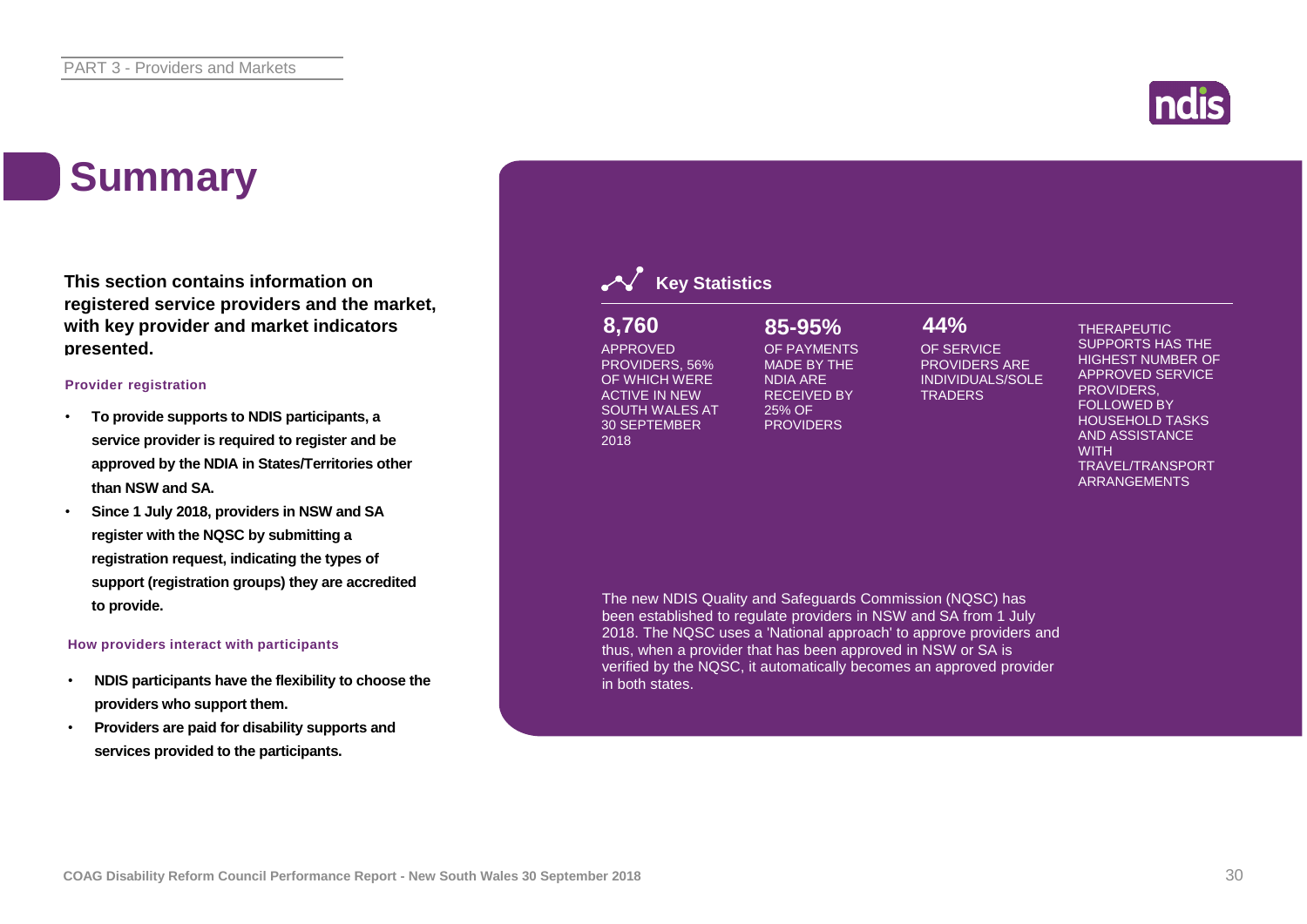### **Providers over time**

**As at 30 September 2018, there were 8,760 registered service providers, of which 3,874 were individual/sole trader operated businesses and 4,886 were companies or organisations.**



The NQSC uses a 'National approach' to approve providers and thus, when a provider that has been approved in NSW or SA is verified by the NQSC, it automatically becomes an approved provider in both states.

#### **Approved providers over time by type of provider**



The number of approved service providers increased by 3% from 8,485 to 8,760 in the quarter. 44% of approved service providers are individuals/sole traders.

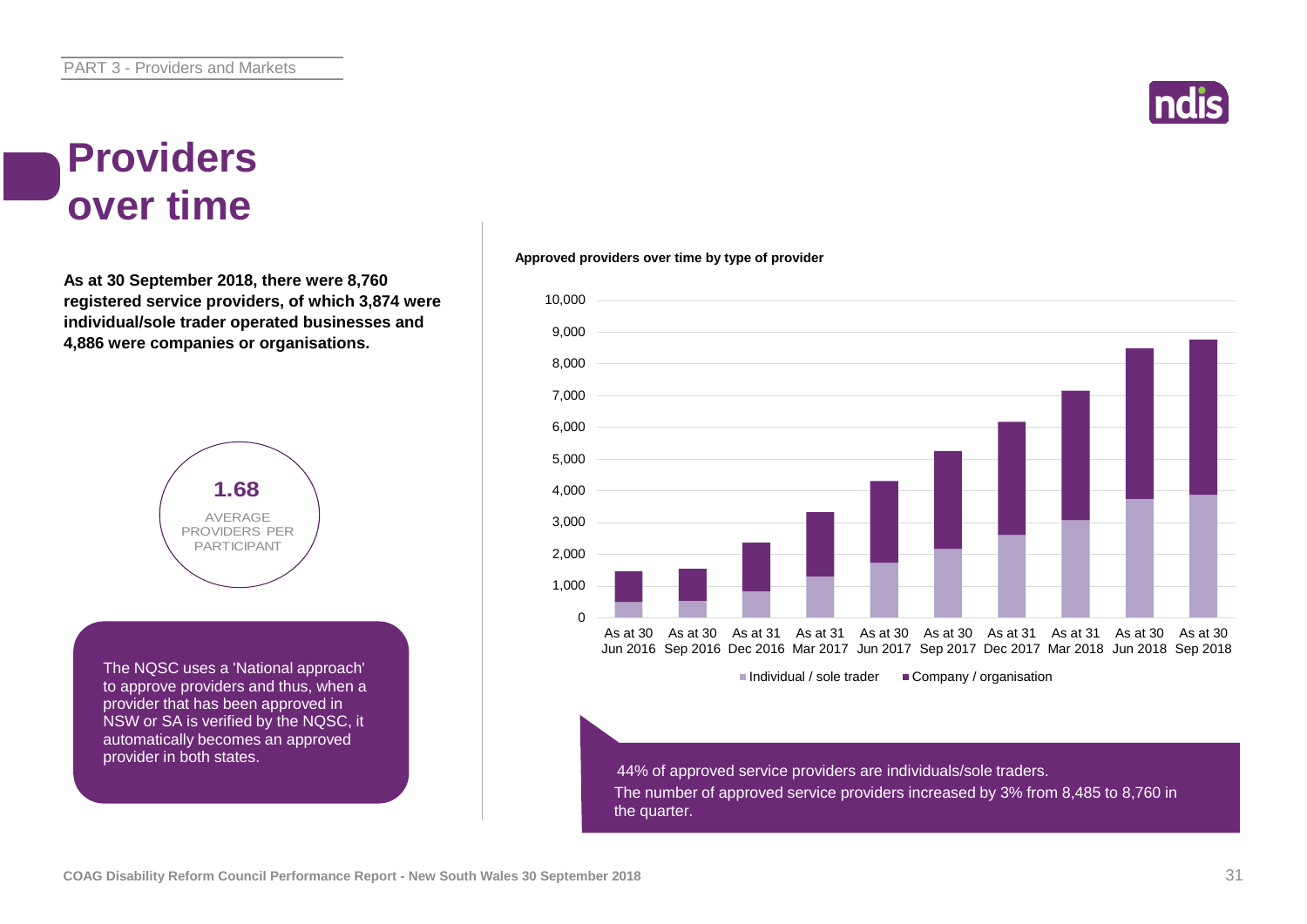

### **Proportion of Active Providers**

**Change in the activity status of providers.**

**As at 30 September 2018, 56% of providers have been active and 44% were yet to have evidence of activity. Of all providers, 1,524 began delivering new supports in the quarter.**



**Not yet active (44%)**

The proportion of active providers in each state gives an indication of the providers that are currently servicing participants.

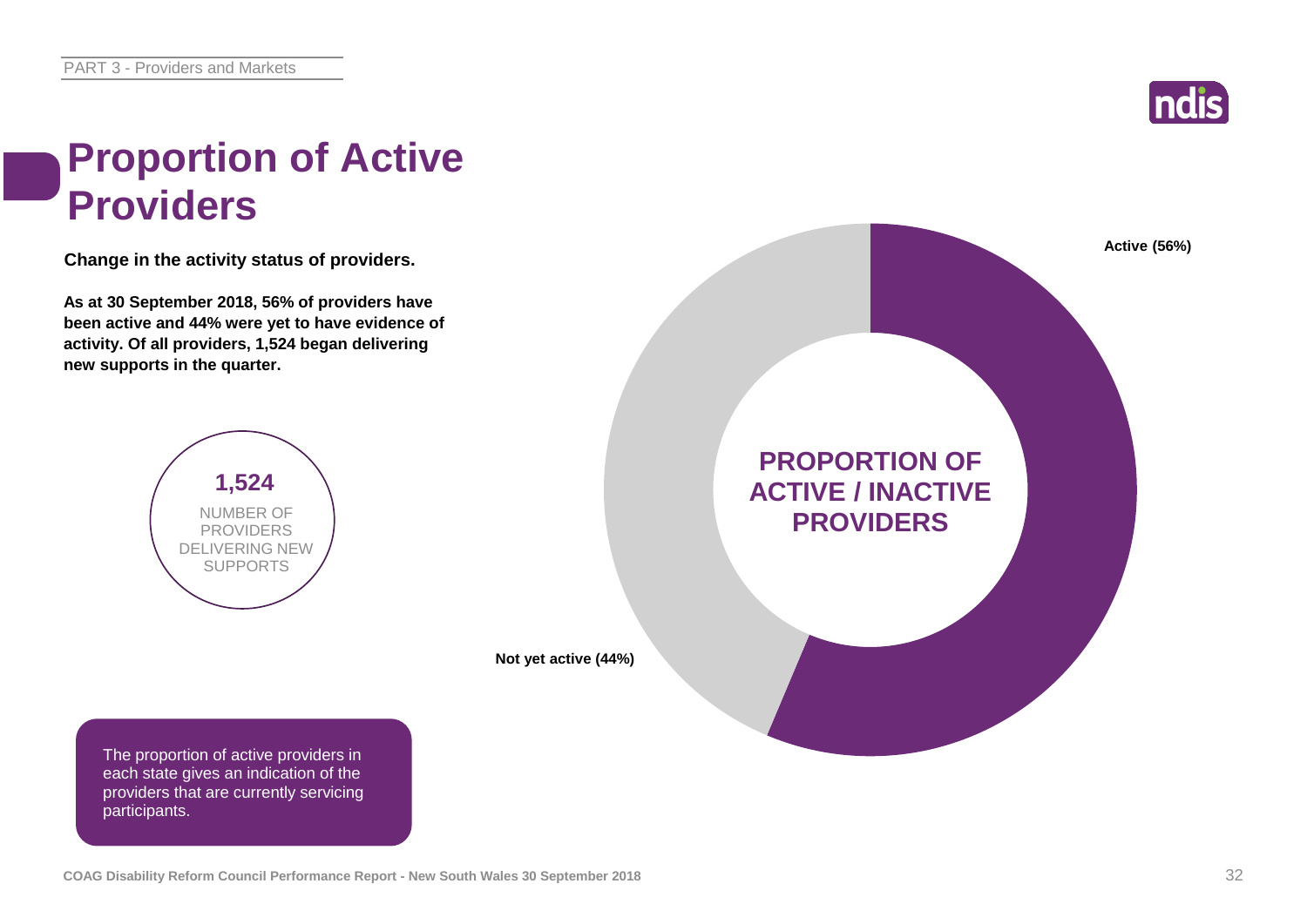### **Approved Registration groups**

**The number of approved providers in NSW Approved providers by registration group and percentage change over the quarter**<br>1,000 1,500 1,000 1,500 1,000 1,500 1,000 1,500 1,000 1,500 1,000 1,500 1,000 1,500 1,000 1,500 1, **has increased due to the 'National approach' taken by the NQSC, where any provider in SA which has been verified is automatically approved in both states.**

**The registration groups with the largest numbers of approved providers continue to grow:**

- **Therapeutic Supports: from 4,043 to 4,226 (5% increase)**
- **Household Tasks: from 2,313 to 2,418 (5% increase)**
- **Assistance with travel/transport arrangements: from 1,640 to 1,723 (5% increase)**
- **Assistance products for personal care and safety: from 1,287 to 1,344 (4% increase)**
- **Early Intervention supports for early childhood: from 1,204 to 1,316 (9% increase)**



As at 30 September 2018 As at 30 June 2018





#### **COAG Disability Reform Council Performance Report - New South Wales 30 September 2018** 33



0 500 1,000 1,500 2,000 2,500 3,000 3,500 4,000 4,500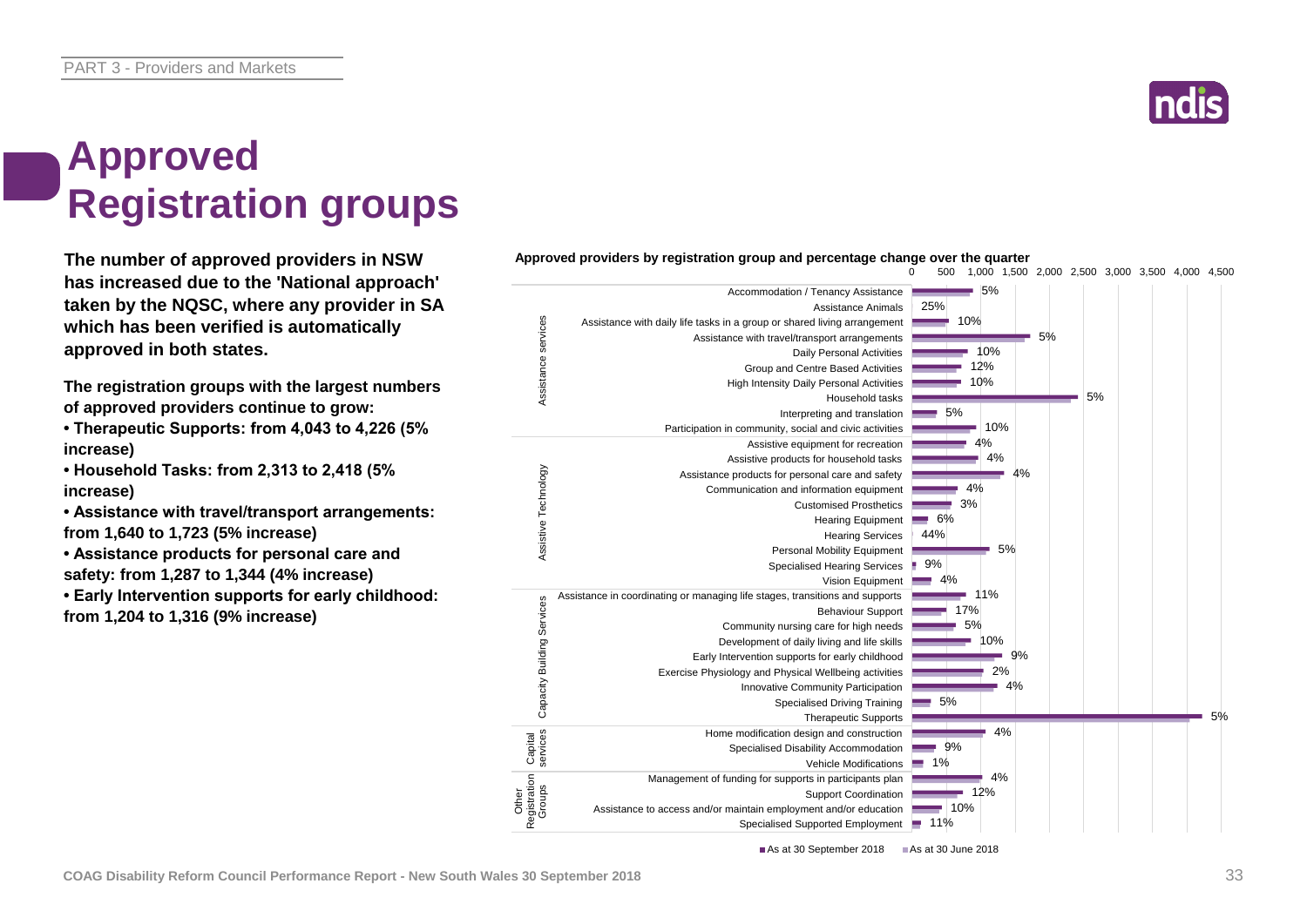## **Active Registration groups**

**The number of active providers in each registration group has increased for most registration groups over the quarter.**

**The registration groups with the largest numbers of active providers continue to grow:**

**• Therapeutic Supports: from 2,293 to 2,597 (13% increase)**

**• Household tasks: from 990 to 1,145 (16% increase)**

**• Participation in community, social and civic activities: from 608 to 694 (14% increase)**

**• Early Intervention supports for early childhood: from 537 to 616 (15% increase)**

**• Daily Personal Activities: from 529 to 596 (13% increase)**



#### Active providers by registration group and percentage change over the quarter<br><sup>000</sup> <sup>500</sup>

As at 30 September 2018 As at 30 June 2018

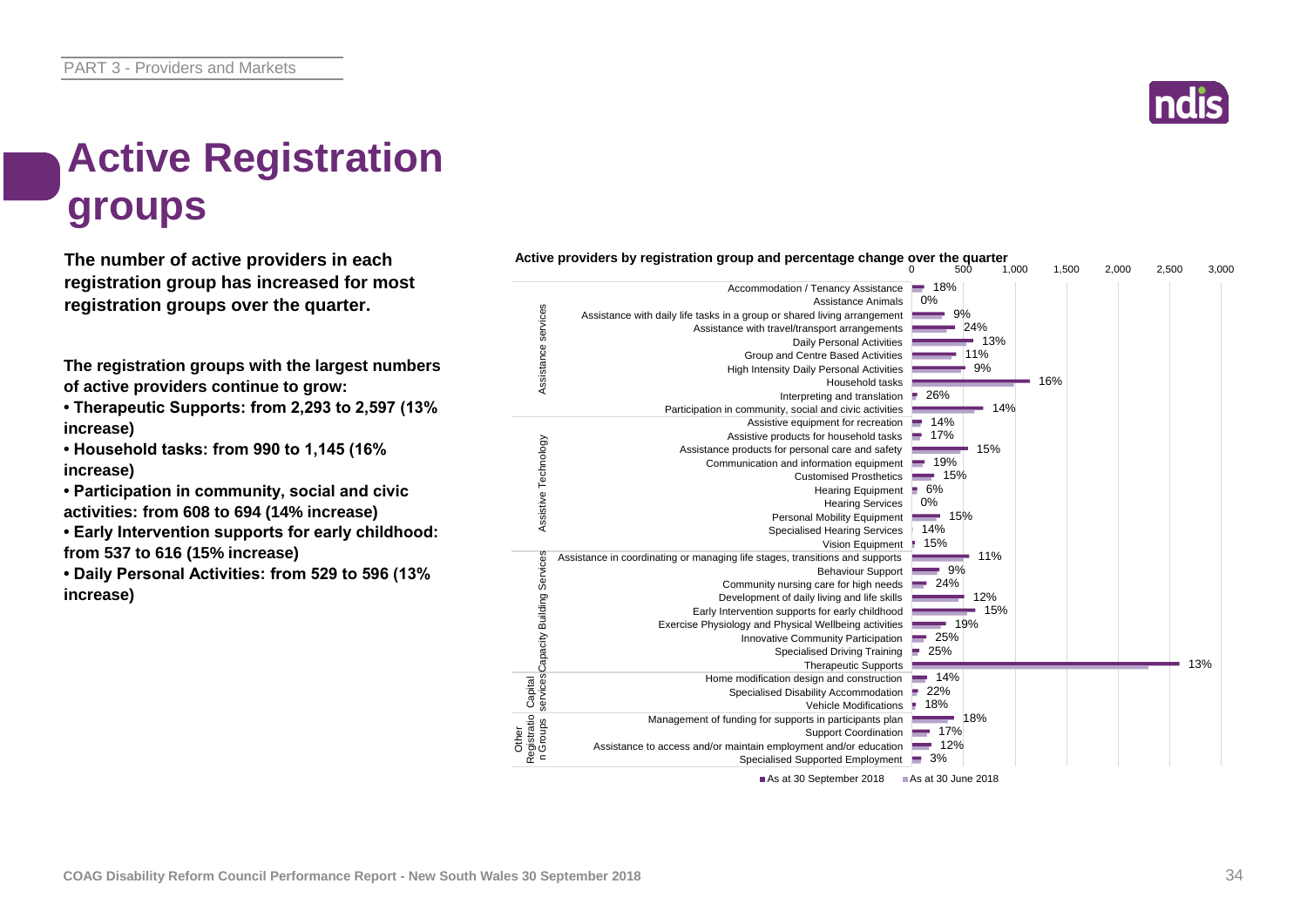

### **Market share of top providers**

**25% of service providers received 85-95% of Market share of the top 25% of providers by registration group. the dollars paid for major registration groups.**



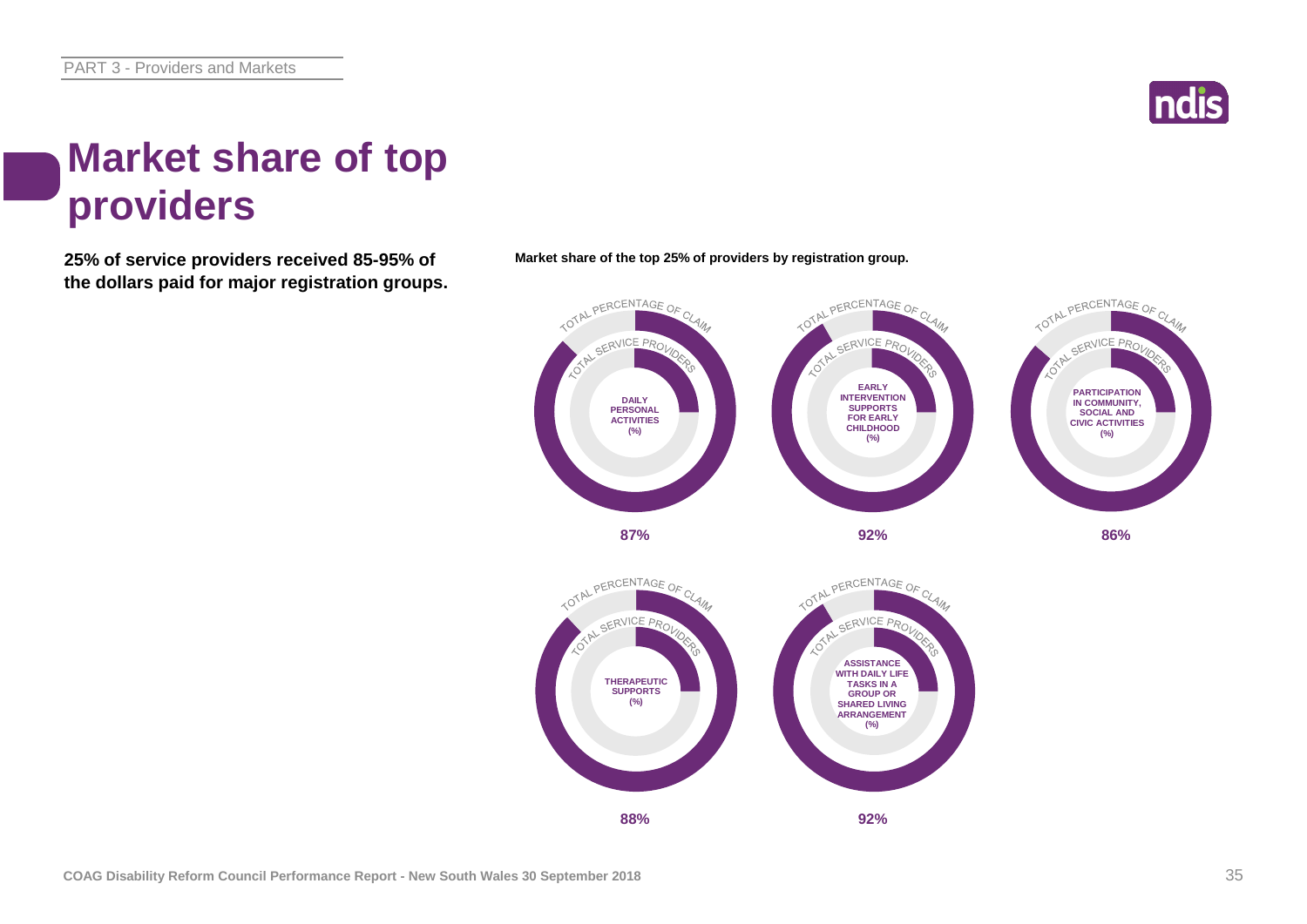## **Information, Linkages and Capacity Building**

Information, Linkages and Capacity Building was covered in the national version of the COAG Quarterly Performance Report.



**New South Wales - 30 September 2018**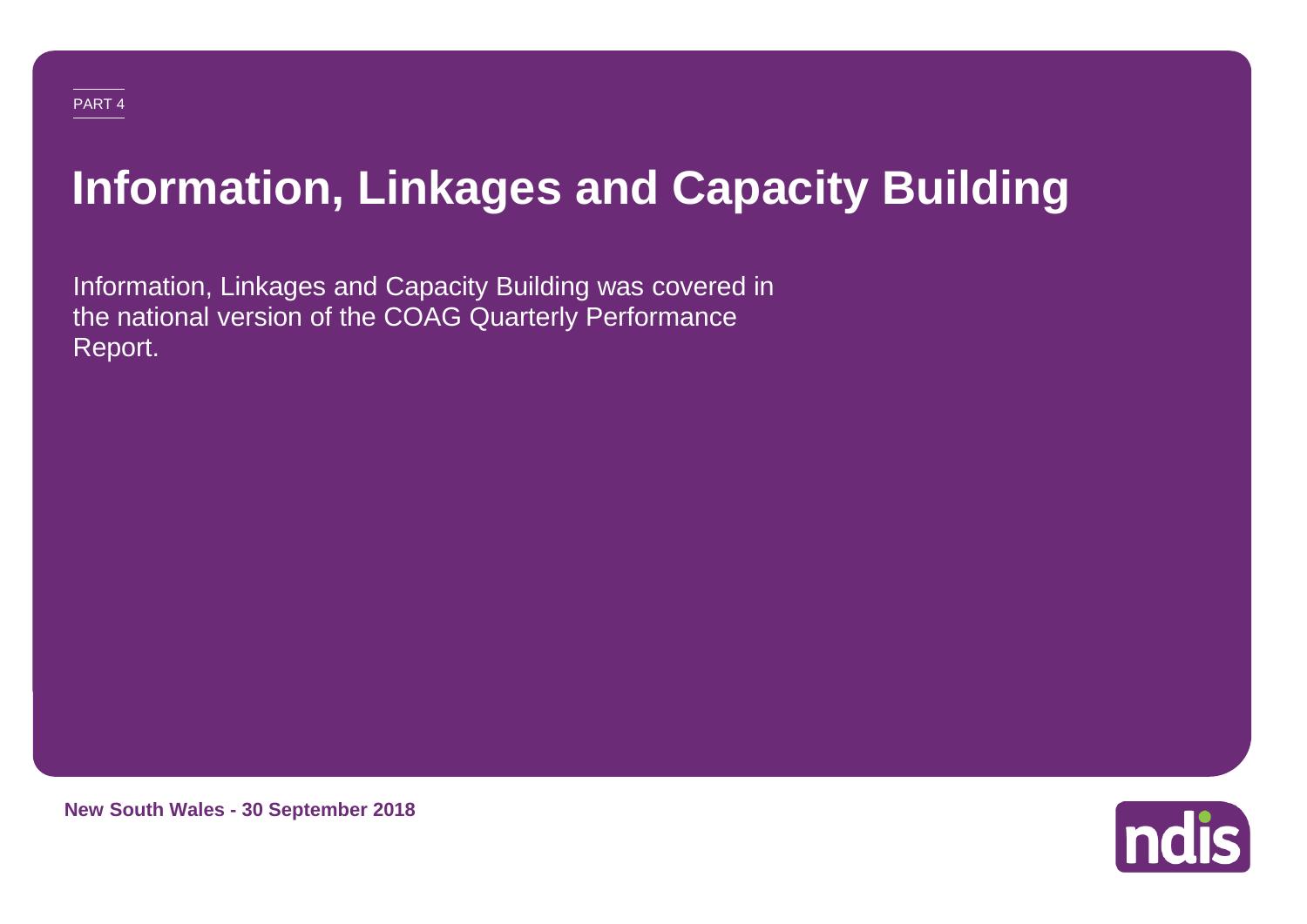# **Mainstream Interface**

The proportion of participants entering in the current quarter and accessing mainstream services is lower compared to prior quarters.



**New South Wales - 30 September 2018**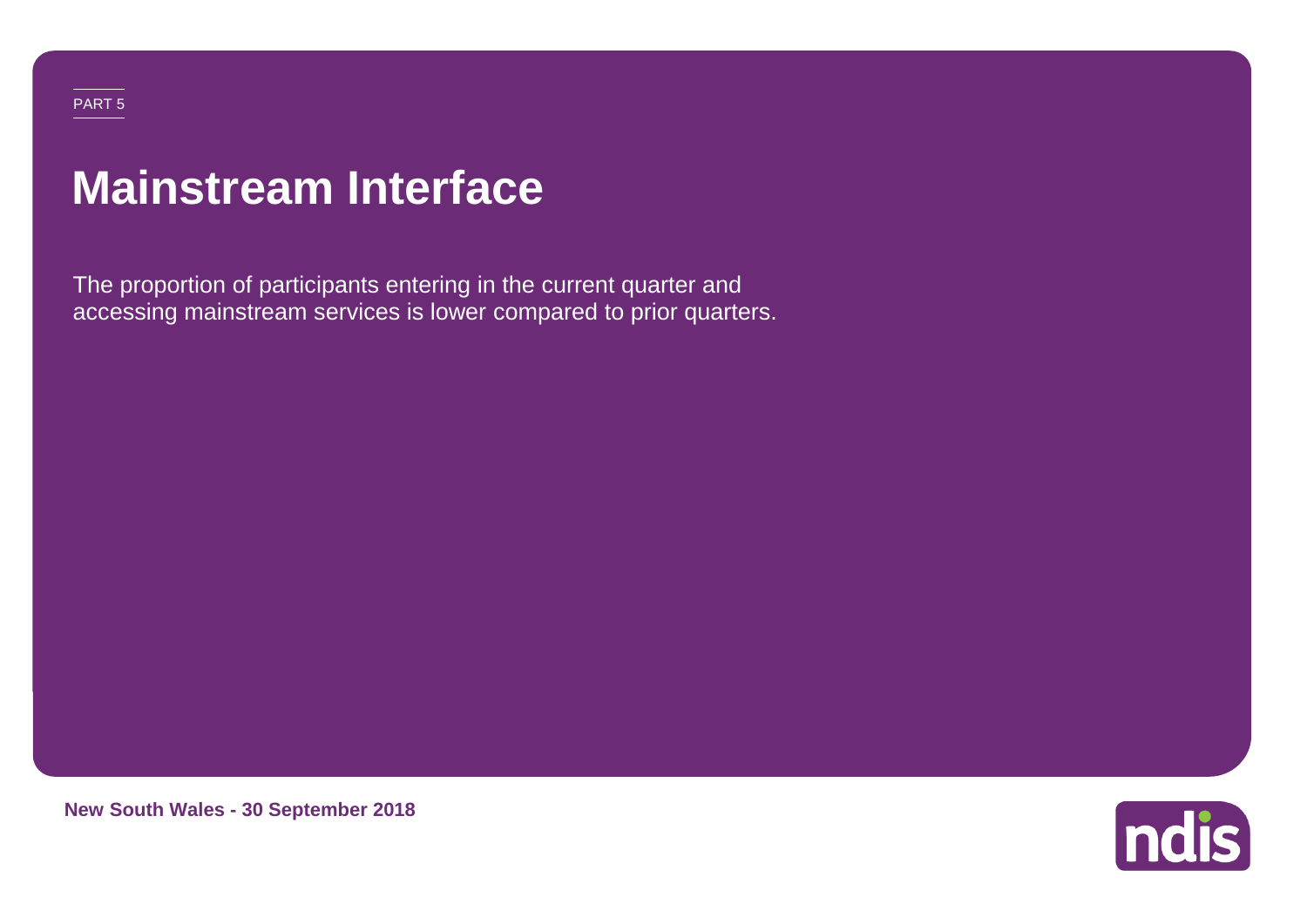

### **Mainstream Interface**

**90% of active participants with a plan approved in 2018-19 Q1 access mainstream services, a decrease from prior quarters. Participants are accessing mainstream services predominantly for health and wellbeing, lifelong learning and daily activities.**